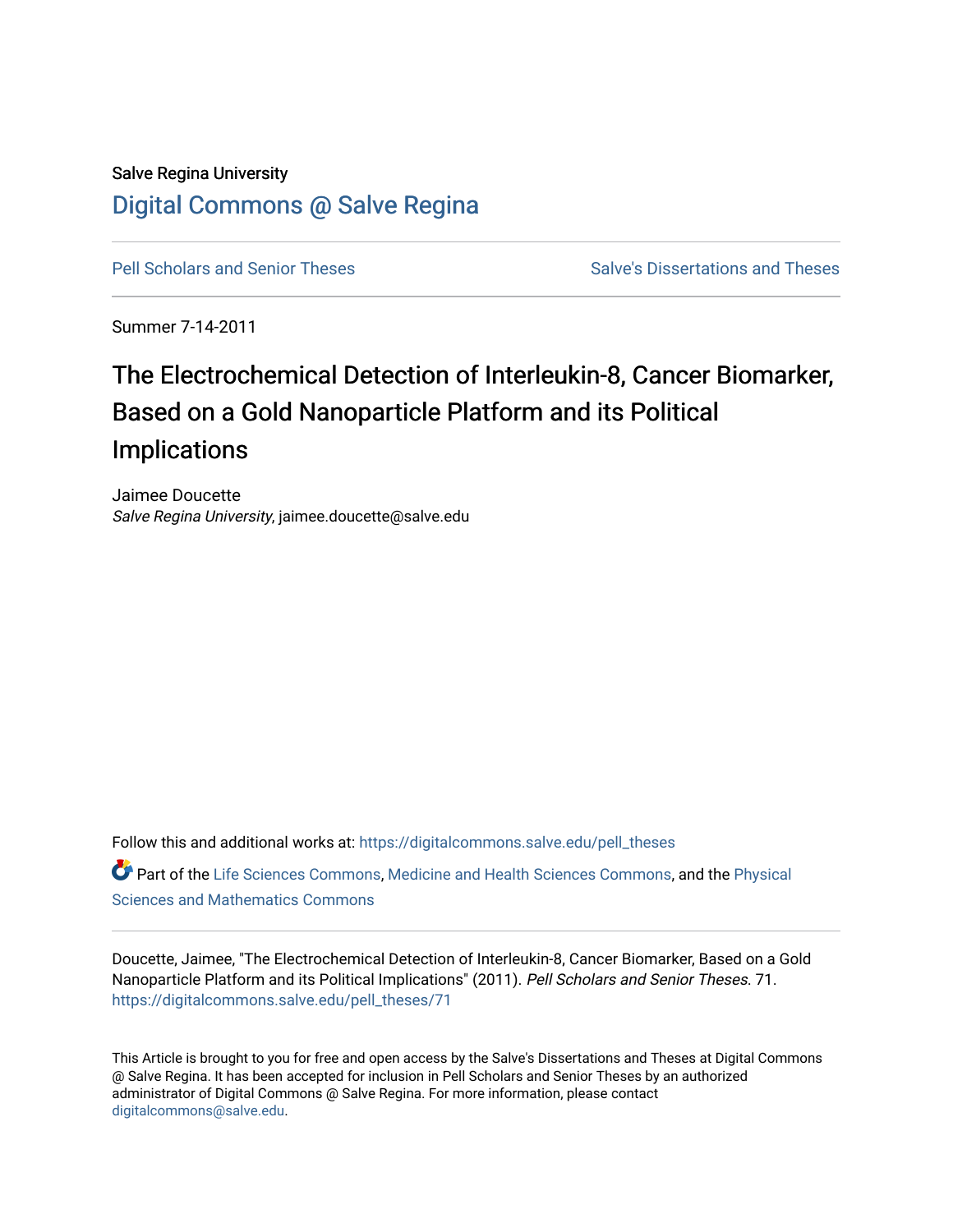# **The Electrochemical Detection of Interleukin-8, Cancer Biomarker, Based on a Gold Nanoparticle Platform and its Political Implications**

Author: Jaimee Doucette

*Senior Pell Honors Thesis Department of Chemistry Salve Regina University, 100 Ochre Point Avenue Newport, RI*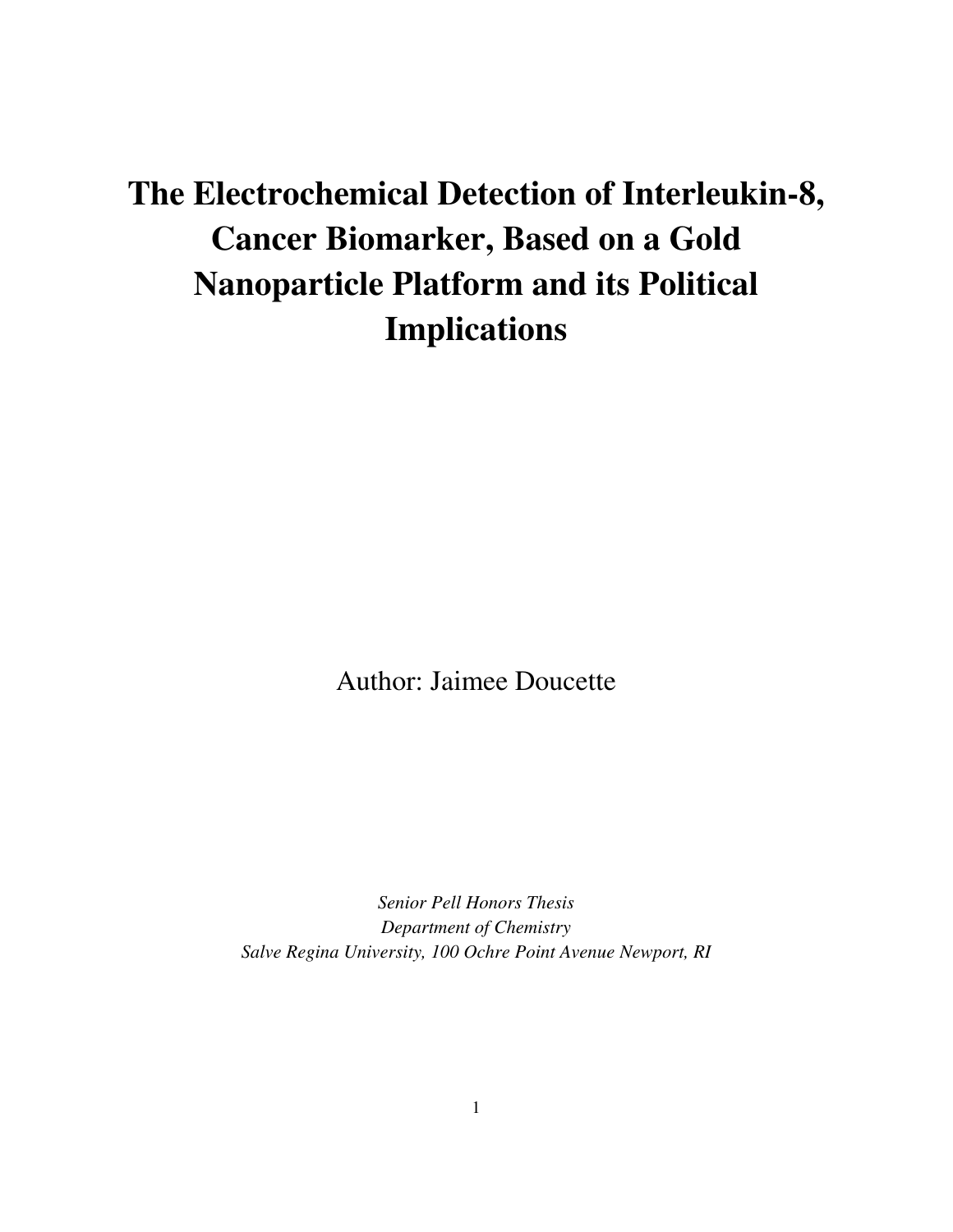## **Acknowledgements**

First, I want to thank Dr. Bernard Munge with the opportunity to be a part of this amazing project and experience. I have learned so much about research in general, and will use the tools he has instilled in me endlessly in the future.

Thank you to Dr. Clark Merrill for helping to produce the Pell aspect and political implications of this thesis.

Thank you to Dr. Carol Gibbons for guiding me through these four years.

Also, I want to extend a thank you to my lab partner Amy Coffey, whom without this project would have been impossible. I also want to thank Kara Lombardo, Gregory Keras, Richard Dowd, and Michael Sullivan.

Finally, I wish to acknowledge the financial support from the *National Center for Research Resource (NCRR)* a component of NIH.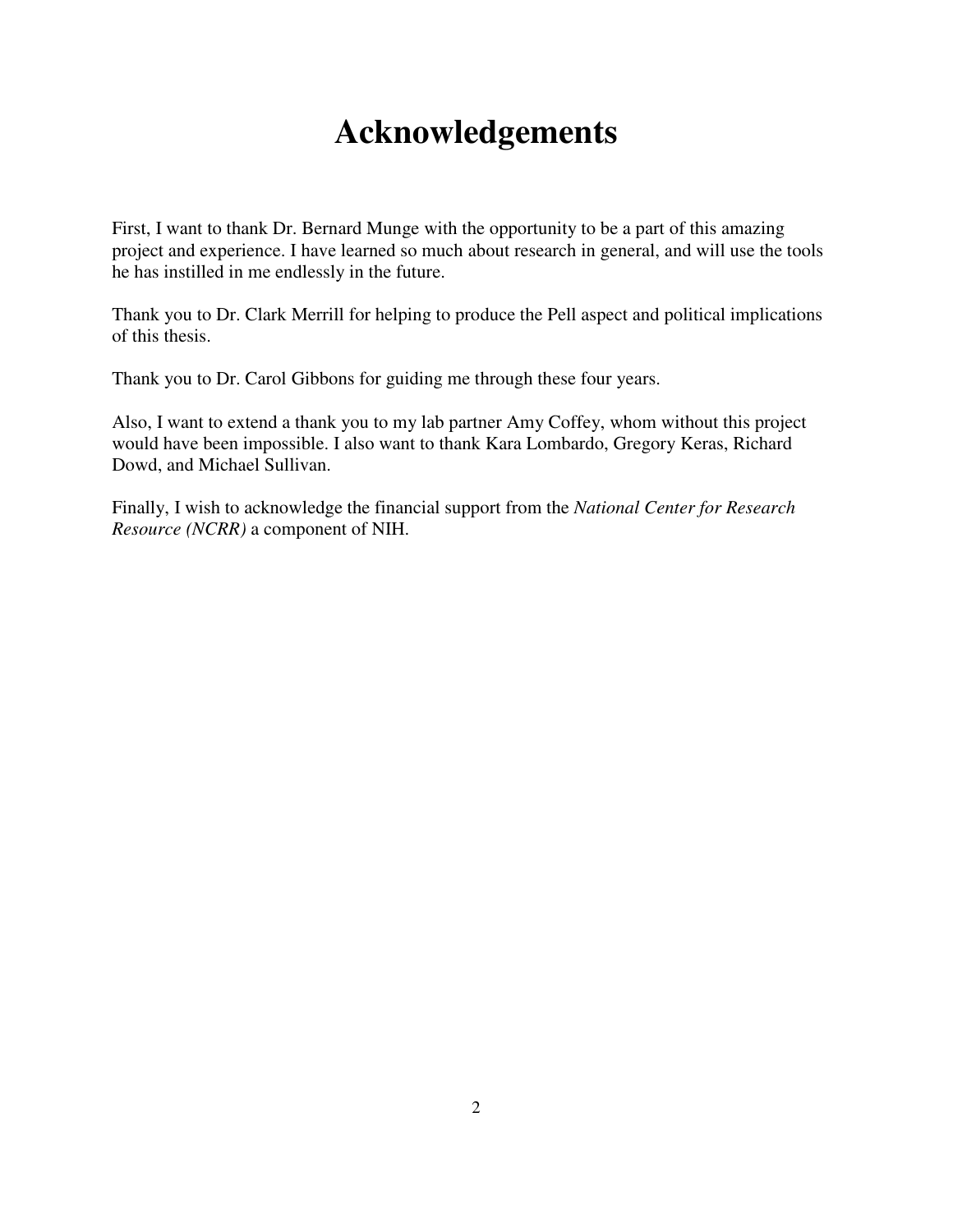# **TABLE OF CONTENTS**

#### **Chapter 1: Introduction**

#### **Chapter 2: Electrochemical Detection of IL-8 Biomarker Using Nanotechnology**

#### **Chapter 3: Current Ways of Addressing Head/Neck Squamous Cell Carcinoma**

#### **Chapter 4: Improvements in Public Cancer Education**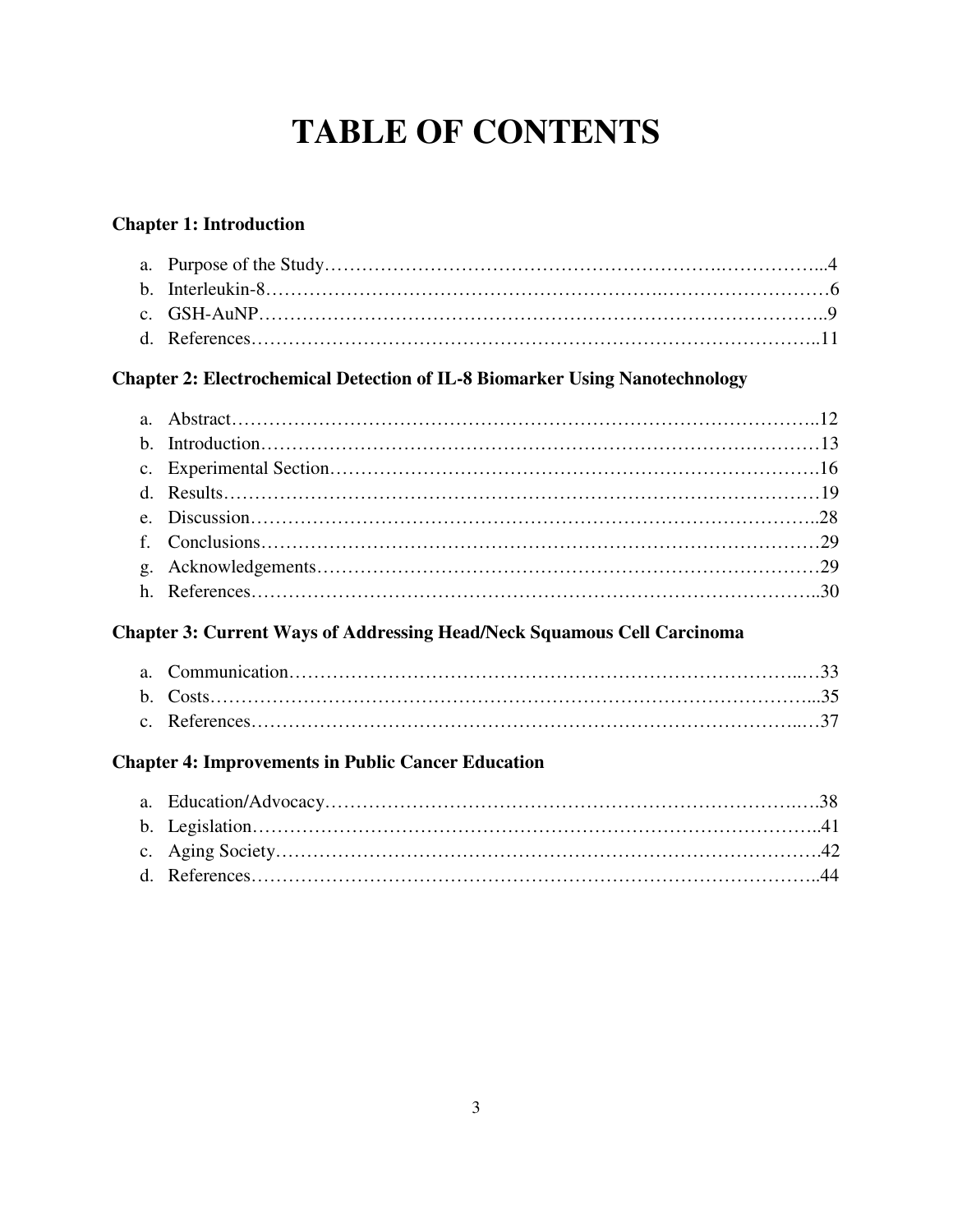### Chapter 1

## Introduction

#### **a. Purpose of the study**

Cancer is a disease that affects the lives of millions worldwide as no cure exists. According to the American Cancer Society, it was projected that in 2010 alone, there would be a total of 1,529,560 new cases of cancer and 569,490 deaths from cancer.<sup>1</sup> Of these new cases, nearly 36,540 of them will be caused from squamous cell carcinoma of the oral cavity and pharynx, causing about 8,000 deaths.<sup>1</sup> Although no cure for cancer is currently available, there is a strong connection between survival rate and early detection. According to a 2008 study on lung cancer, it was found that 84% of cases are diagnosed at an advanced stage.<sup>2</sup> In the same year, 1.5 million people worldwide were diagnosed, leaving 1.3 million people dead.<sup>2</sup> Patients diagnosed at an early stage, however, have an 86% overall five-year survival.<sup>2</sup> For this reason, early detection strategies must be employed if mortality rates are to decrease.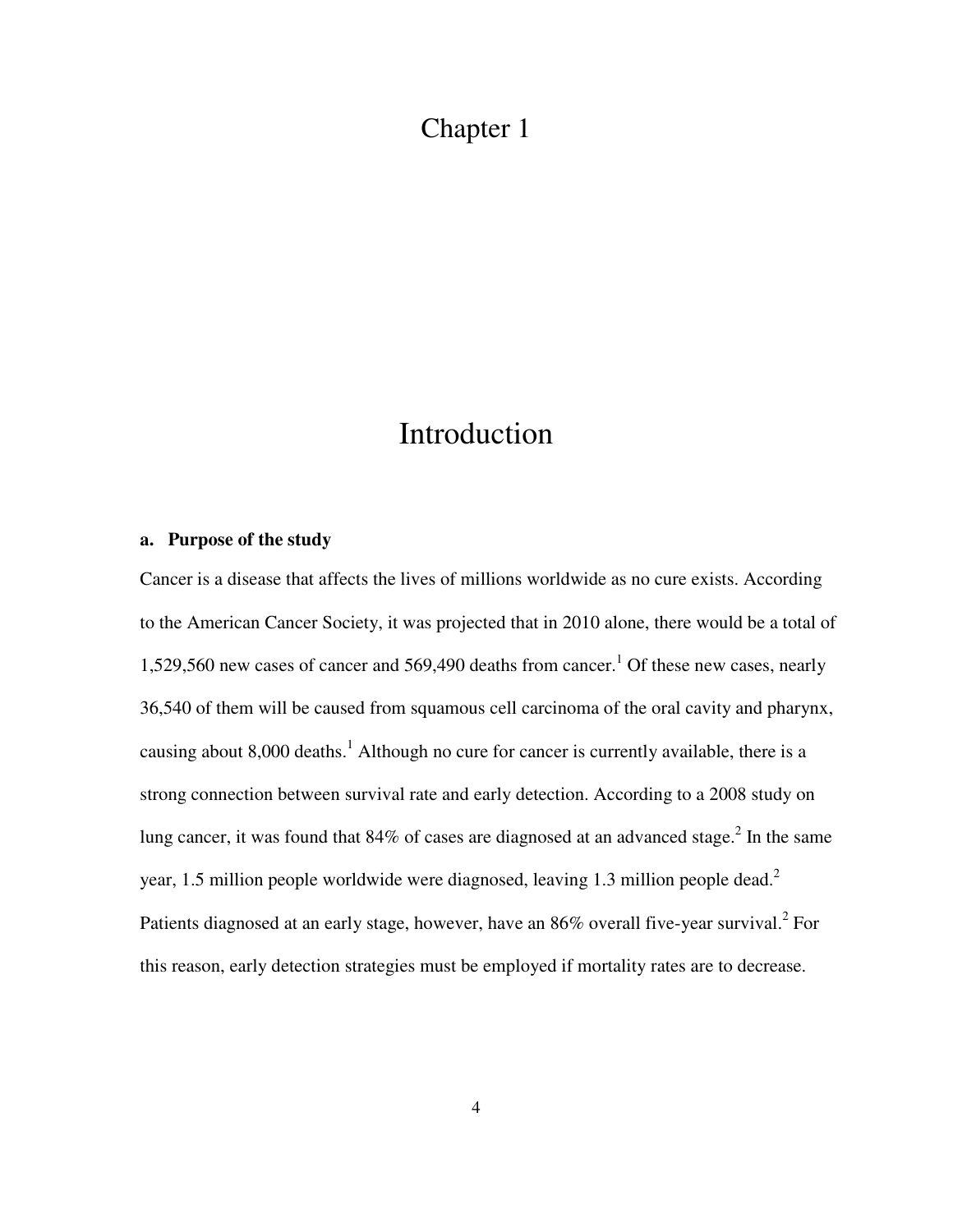The goal of this research is to develop an extremely sensitive and accurate method for early detection cancer biomarker proteins and monitoring response to therapy. Ideally, the method will lead to reduced costs of treatment, stress among patients and families, and provide devices for early screening and on-the-spot diagnosis. Interleukin-8 is a cytokine involved in the inflammatory response.<sup>3</sup> When found at elevated concentrations in the human blood serum, IL-8 serves as a biomarker for many cancers, including head and neck squamous cell carcinoma (HNSCC). HNSCC poses an extreme difficulty in monitoring a biomarker for early detection, thus leading to diagnoses at advanced stages.<sup>4</sup>

This pell honors senior thesis (chapter 2) demonstrates recent advances in electrochemical detection of cancer biomarker IL-8 in a clinically relevant calf serum sample. Two immunosensor approaches were employed, resulting in a detection range of 1.0 fg mL<sup>-1</sup> to 2000 pg mL<sup>-1</sup>. The approach taken used nanostructured electrodes with a glutathione protected gold nanoparticle (GSH-AuNP) platform along with 1.0 µm superparamagnetic beads. Antibody-antigen chemistry was used on the electrode along with the beads for an ulatrsensitive immunoassay. The beads bound horseradish peroxidase (HRP) to react with injected hydrogen peroxide  $(H_2O_2)$ . The change in current that results from this reaction correlates to the concentration of IL-8 antigen present, creating the calibration curve and detection range.

The initial studies involved optimization of the concentrations of the capture (Ab1) and detection (Ab2) antibodies in the sandwich immunosensor protocol. This critically important step in immnosensor development minimizes non-specific binding events (NSB) that often control the detection limits. The optimum analytical conditions for IL-8 detection was were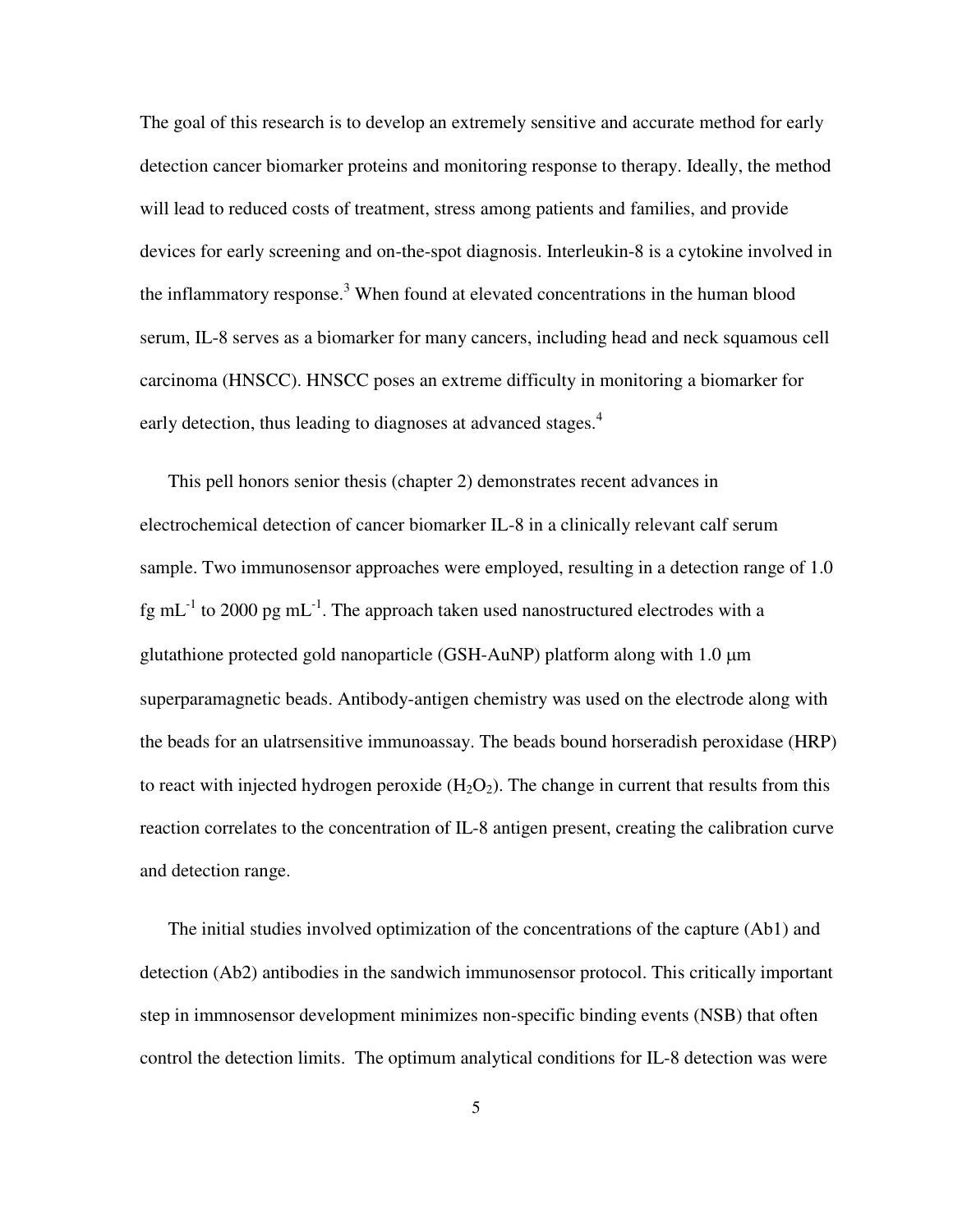then used to produce the calibration curves, giving us the detection range. Our most sensitive method usinf massively labeled 1 mm superparamagnetic beads gaive an IL-8 detection limit of 1 fg mL-1 which is 30,000 fold lower detection limit than the current ELISA method used in hospitals.

Chapter 3 addresses the economic and political implications of early detection of cancer. The importance of the cancer research being conducted in the laboratory is that it will be implemented into the lives of those infected with cancer. The lines of communication are a key aspect to making the hands-on research worthwhile. The information and conclusions reached must get into the hands of policymakers and doctors in order to make early detection in hospitals possible. This chapter takes a look at the importance of communication and what is being done about it currently. It also integrates the current costs of treating head and neck cancer versus treating a case of cancer that has been detected early.

Finally, chapter 4 discusses improvements that can be made for cancer. Education and advocacy are crucial components in improving cancer rates and statistics. In order for one to accurately know the health factors that can increase or decrease cancer risks, education is vital. Examples of educated versus non-educated smokers are compared, along with examples of improvements made from advocacy. The chapter moves forward to look at what is needed in legislation to implement needed laws. The final stage of this chapter focuses on the idea of an "aging society" and how it will affect the future of cancer research and early detection.

#### **b. Interleukin 8**

6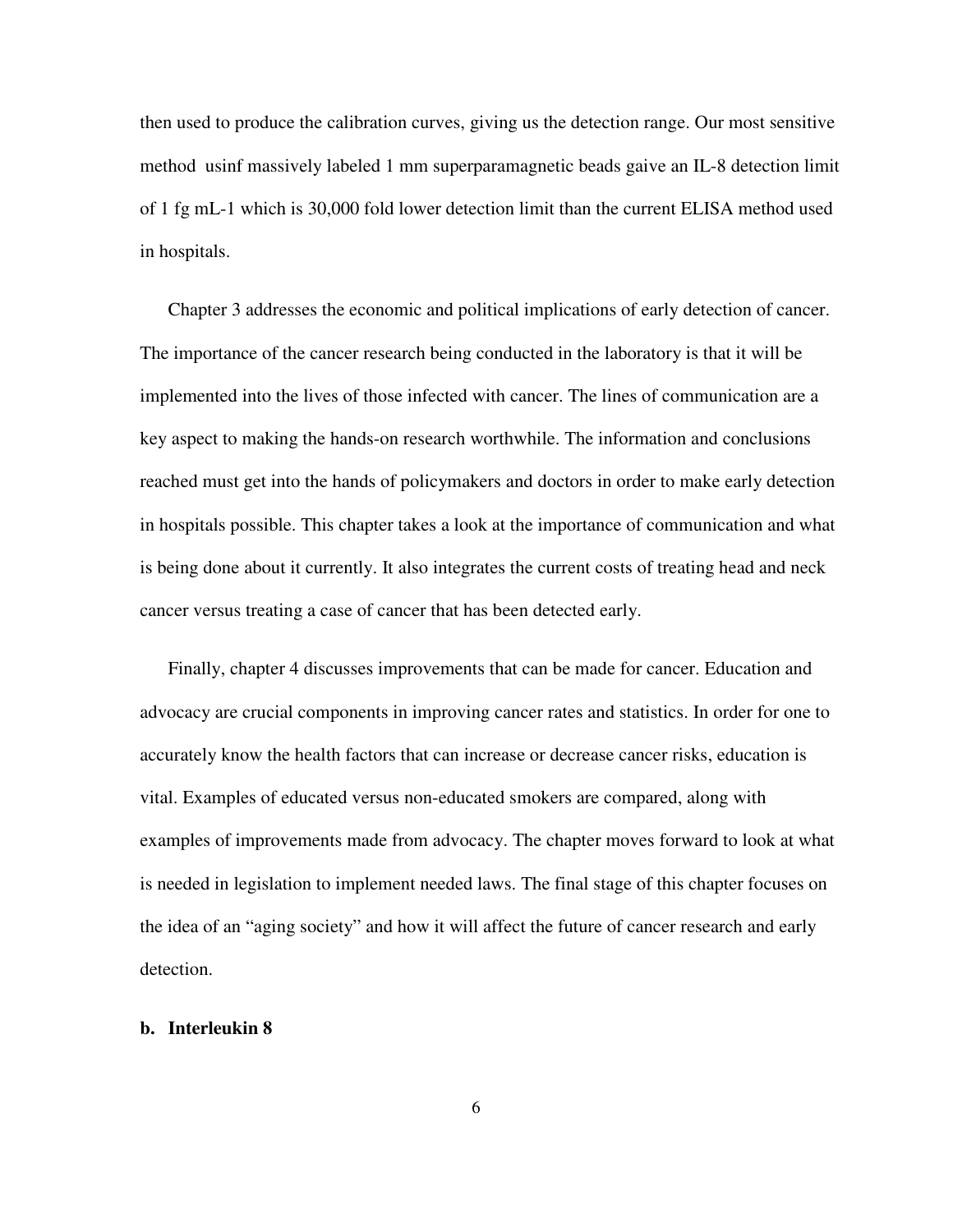Interleukin 8 is a cytokine that is released by monocytes and other cell types as a response to an inflammatory stimulus.<sup>5</sup> Specifically, IL-8 activates leukocytes, which have a role as novel mediators of inflammation. IL-8 was originally found in cultures of human blood monocytes, and it was later found to be biologically active in tumor cells.<sup>6</sup> Interleukin 8 has been found to be correlated with the presence of head and neck squamous cell carcinoma.<sup>7</sup> The three dimensional structure of interleukin 8 derived from the Brookhaven Protein Data Bank is shown in Figure 1.<sup>8</sup>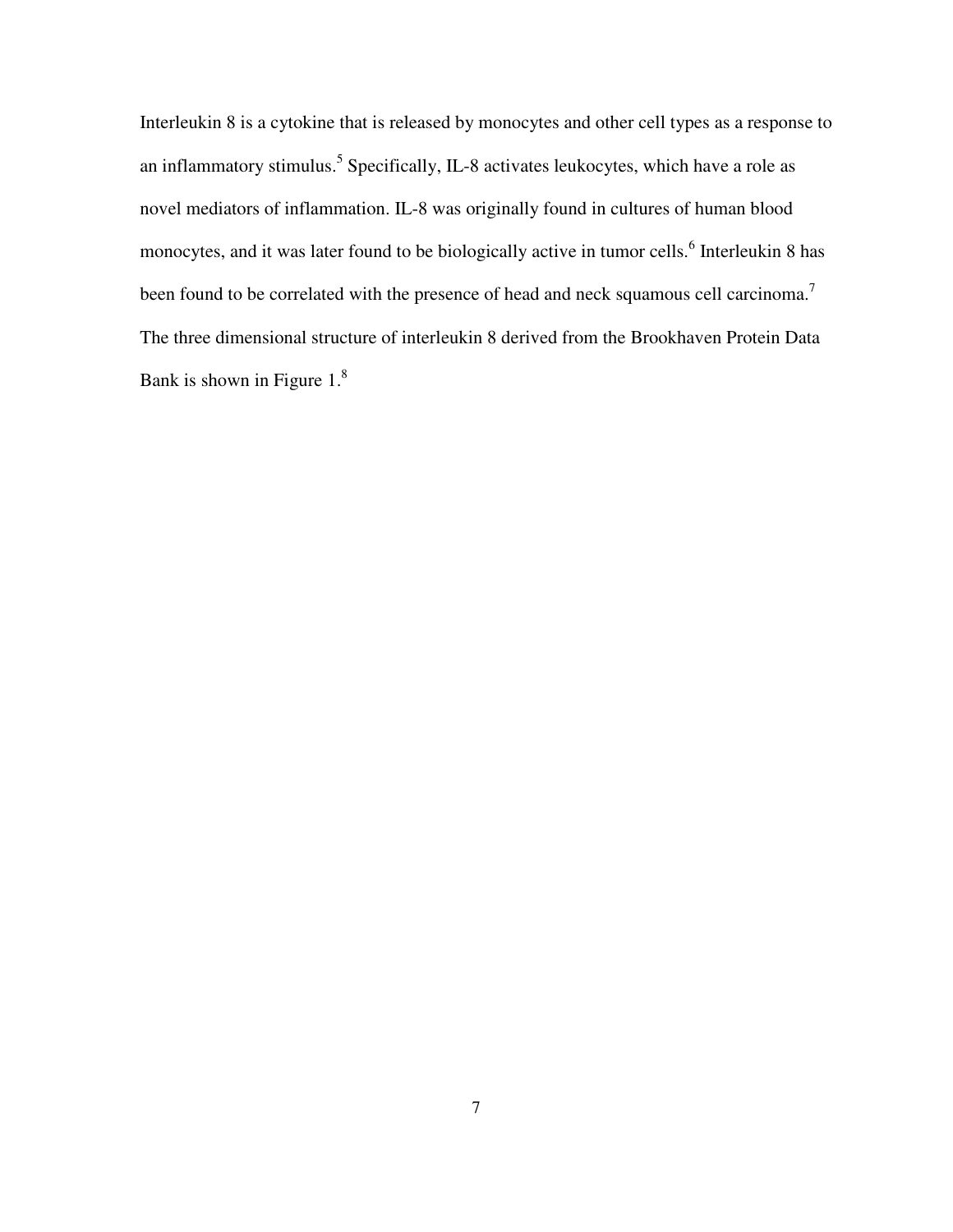

**Figure 1:** Three dimensional structure of interleukin 8 in solution according to the Brookhaven Protein Data Bank.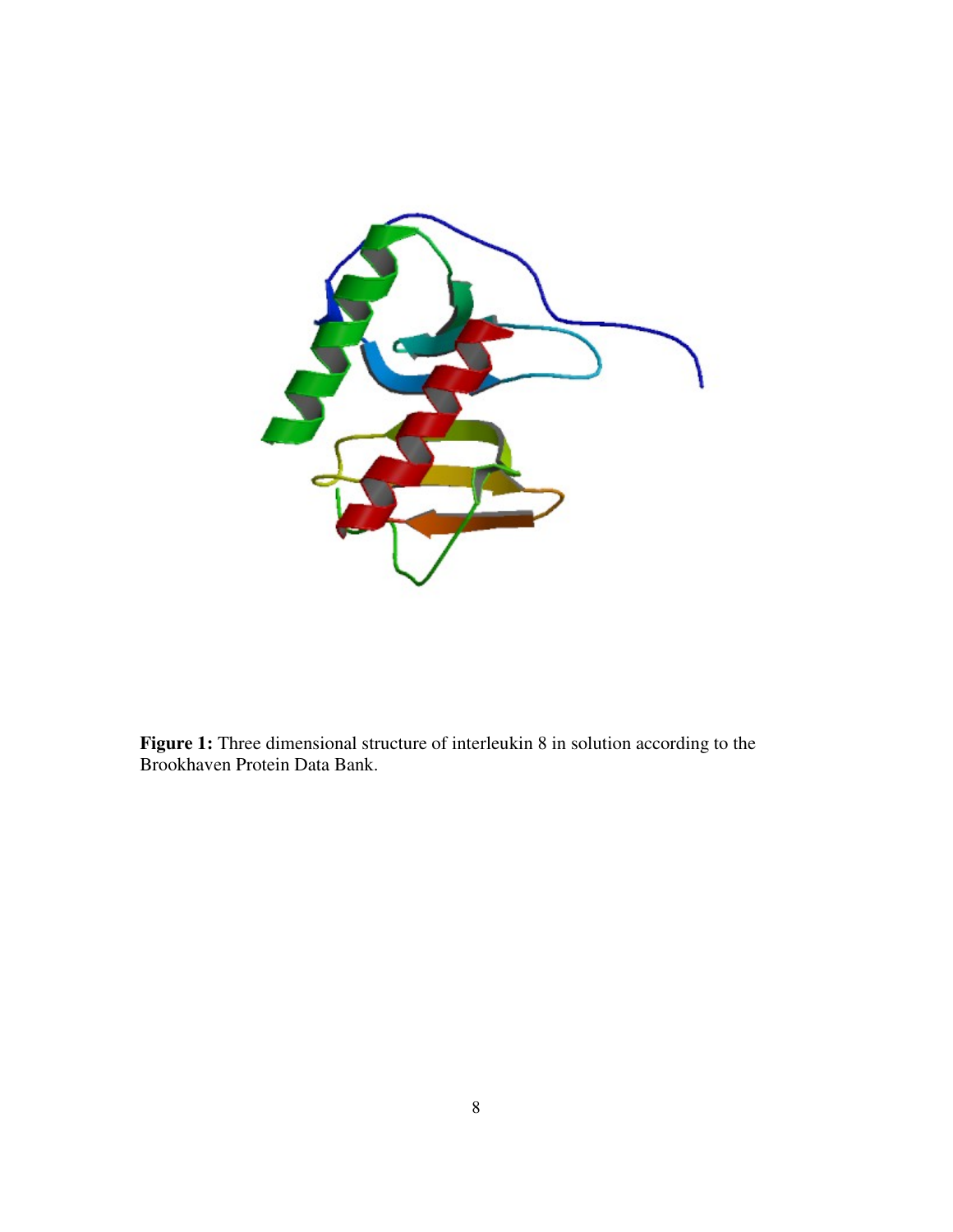#### **c. GSH-AuNP platform**

Our immnunosensor protocol utilizes glutathione protected gold nanoparticles (GSH- AuNP) assembled on a pyrolytic graphite (PG) electrode. The GSH-AuNP were synthesized using a mixture of Methanol, HAuCl<sub>4</sub>, glutathione, NaBH<sub>4</sub> and HEPES buffer following an established procedure. Poly(diallyldimethylammonium chloride) (PDDA) is a positively charged organic molecule, while GSH-AuNP are negatively charged. Because of the opposite charges, the GSH-AuNP can be adsorbed onto the monolayer of PDDA (3). This is done by adding 20 mL of 3mg/mL PDDA solution containing 0.5 M NaCl for 20 min. The electrode is then placed with 10 mL of 130 mM GSH-AuNP for 20 minutes. This causes an electrostatic force between the PDDA and GSH-AuNP and creates the platform in which the capture antibody can bind.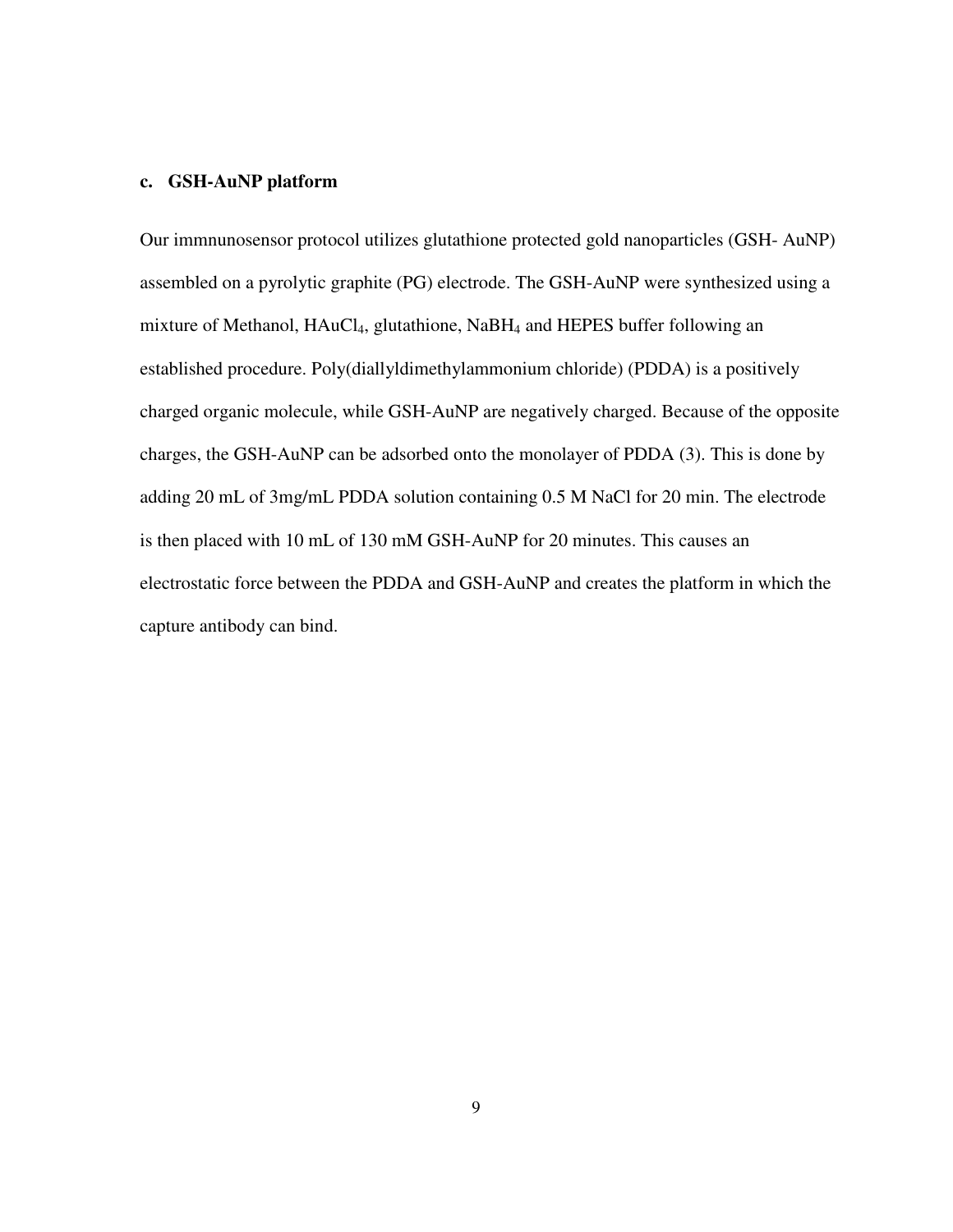

**Figure 2:** Atomic force microscopy image of GSH-AuNP platform atop the PG electrode. This picture demonstrates even distribution along the electrode tip of nanoparticles approximately 5 nm in size.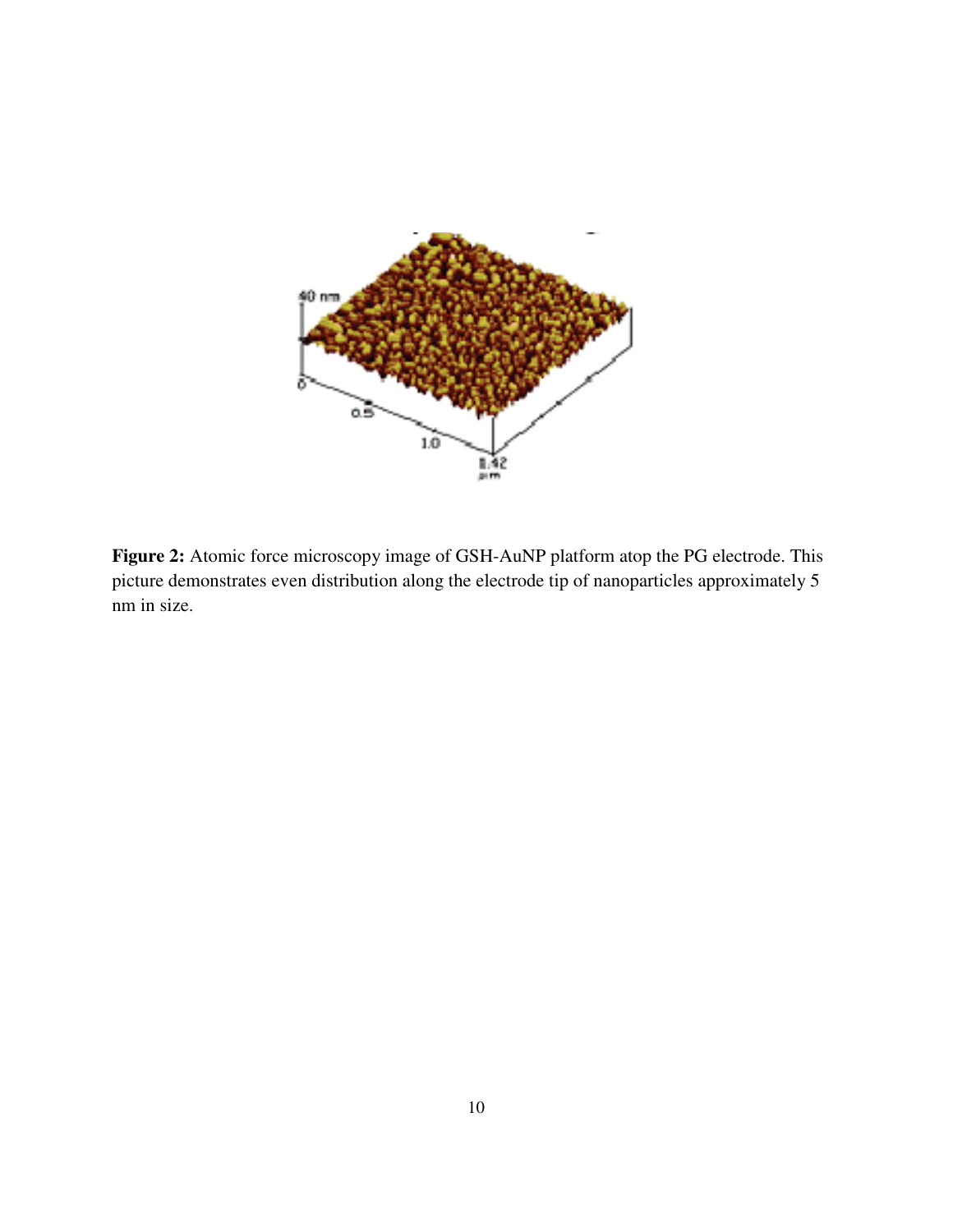#### **d. References**

 $\overline{a}$ 

1 Jemal, Ahmedin, Sigel, Rebecca, Xu, Jiaquan, Ward, Elizabeth. Rebecca. *CA Cancer J Clin* **2010** 

- $2^2$  Rachel M. Ostroff, R. M., Bigbee, W. L., Franklin, W., Gold, L., Mehan, M., Miller, Y. E.,
- Pass, H. I., Rom, W. N., Siegfried, J. M., Stewart, A., Walker, J. J., Weissfeld, J. L., Williams,
- S., Zichi, D., Brody, E. N. *PLoS ONE*, **2010**, 5, 1 10
- 3 Baggiolini, Moser, Clark-Lewis. *Chest*, **1994**, 105, 95-98
- 4 Thomas, G. R., Nadiminti, H., Regalado, J. *Int. J. Exp. Pathol*. **2005**, 86, 347 363
- <sup>5</sup> Baldwin, E. T., Weber, I. T., St. Charles, R., Xuan, J., Appella, E., Yamada, M., Matsushima, K., Edwards, B. F. P., Clore, G. M., Gronenborn, A. M., Wlodawer. A*. Proc. Natl. Acad. Sci. USA*, **1991**, 88, 502-506
- 6 Baggiolini, Moser, Clark-Lewis. *Chest*, **1994**, 105, 95-98
- 7 Dong, G., Chen, Z., Li, Z., Yeh, N. T., Bancroft, C. C., Waes, C. V. *Cancer Research*, **2001**, 61, 5911-5918
- 8 Clore, G. M., Appella, E., Yamada, M., Matsushima, K., Gronenborn, A. M. *Biochemistry*, **1990**, 29, 1689 – 1696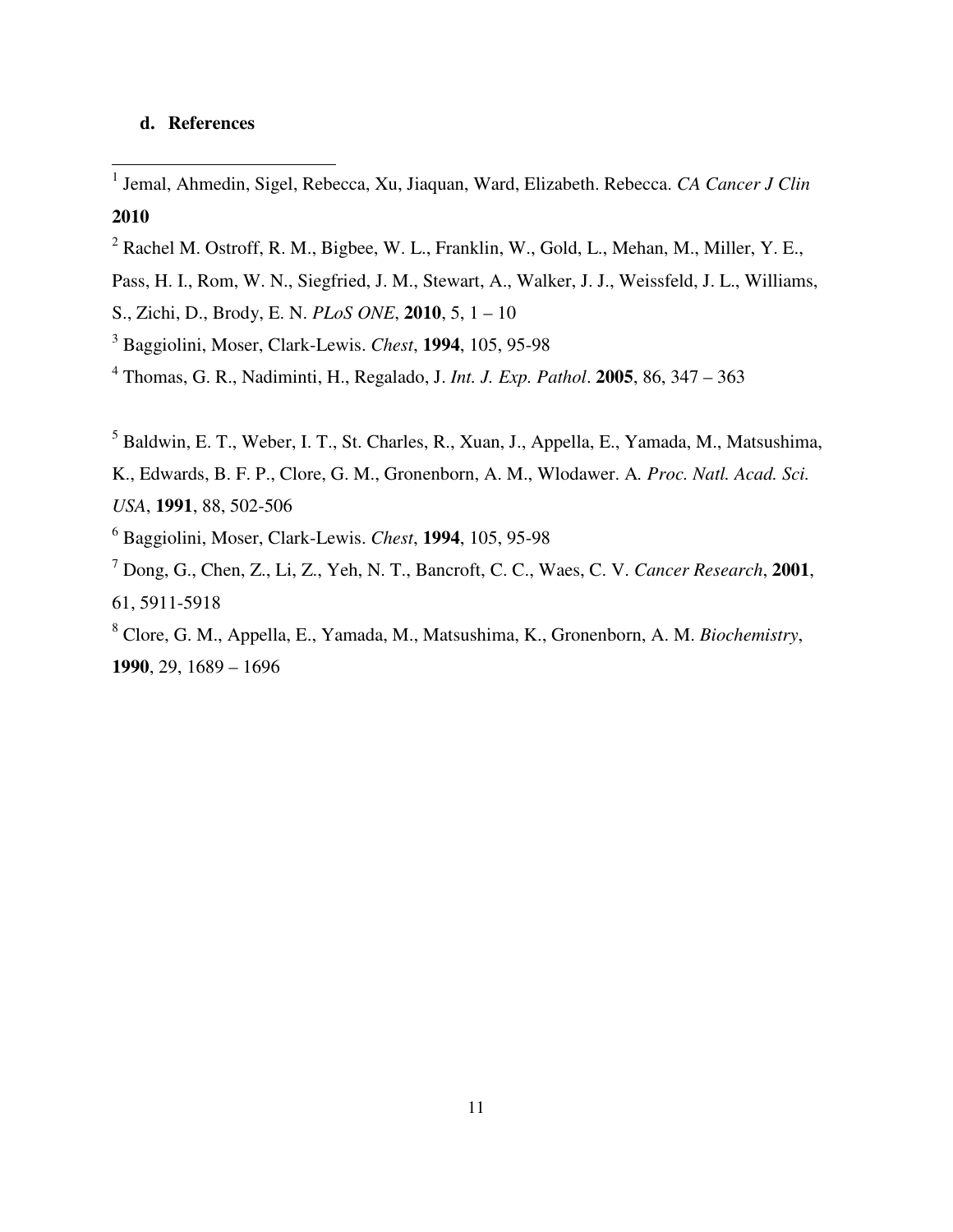### Chapter 2

## Electrochemical Detection of IL-8 Biomarker Using Nanotechnology

#### **a. Abstract**

Herein we report on an ultrasensitive immunosensor based on glutathione protected gold nanoparticle (GSH-AuNP) for the electrochemical detection of interleukin 8 (IL-8), cancer biomarker in calf serum and proof of concept IL-8 detection in HNSCC cells. GSH-AuNP were bioconjugated to the primary antibodies  $(Ab<sub>1</sub>)$  and used to capture human IL-8 in a sandwich electrochemical immunoassay coupled to horseradish peroxidase enzyme labels. Using the optimized concentrations of the primary  $(Ab<sub>1</sub>)$  and secondary antibodies  $(Ab<sub>2</sub>)$ , two sensor approaches were used to measure ultra low ( $\leq 500$  fg mL<sup>-1</sup>) and elevated levels of IL-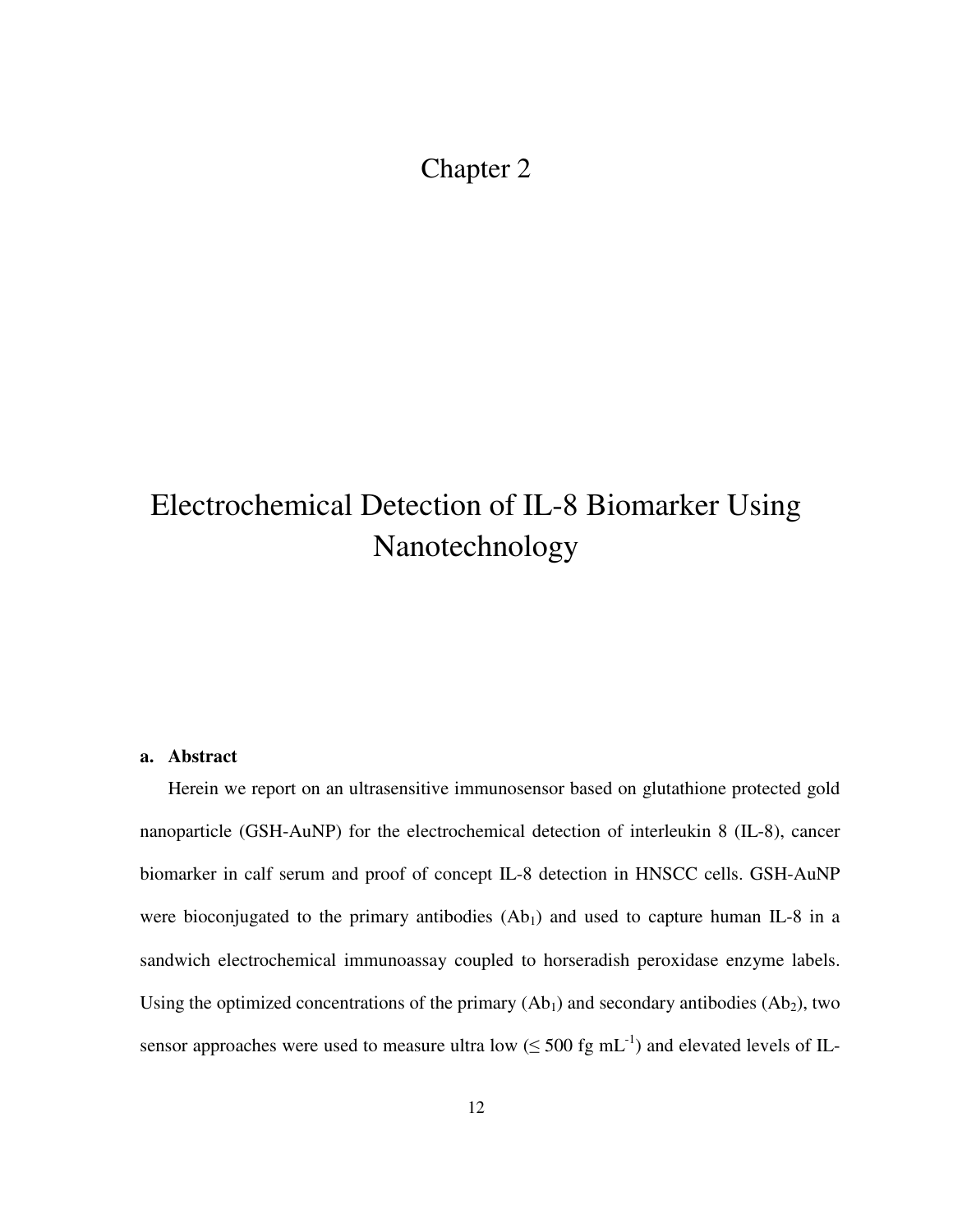8. Biotinylated  $Ab<sub>2</sub>$  bound to streptavidin HRP with 14-16 labels per antigen was used to measure high IL-8 concentration with a DL of 10 pg mL<sup>-1</sup> (1.0 pM) in 10  $\mu$ L calf serum. The second approach greatly amplified the signal using 1  $\mu$ m magnetic beads coated with over 500,000 HRP labels providing the highest sensitivity of  $(1061.8 \text{ nA} \text{ mL (fg IL-8)}^{-1} \text{ cm}^{-2}$  and the best detection limit of 1 fg mL<sup>-1</sup> (100 aM) for IL-8 in 10  $\mu$ L calf serum. This represents a 10,000-fold and 30,000-fold decrease in the DL over the Ab- $HRP_{(14-16)}$  system and the industry standard ELISA for IL-8 respectively. The immuonsensors were also used to accurately measure IL-8 in HNSCC cell lines with excellent correlation to the standard enzyme linked immunosorbent assay (ELISA). These GSH-AuNP based immuonsensors show great promise for the fabrication of ultrasensitive biosensor microarrays for point-ofcare cancer diagnosis.

#### **b. Introduction**

The measurement of biomarker proteins for early detection and monitoring of cancer poses an incredible challenge. However, the development of an extremely sensitive and accurate system that requires only simple maintenance is critically important and will lead to reduced costs of treatment, stress among patients and families, and will provide devices for early cancer screening and on-the-spot diagnosis.<sup>1,2,3</sup> Such devices will also offer a fundamental understanding of disease progression and allow monitoring of patients response to therapy.<sup>4</sup>

Interleukin-8 (IL-8) is a cytokine involved in the inflammatory response. It is a biomarker protein found at elevated levels in the presence of many different types of cancers including head and neck squamous cell carcinoma (HNSCC).<sup>5,6,7,8,9</sup> Approximately, 37,000 patients are diagnosed with HNSCC each year in the United States and about 8,000 results in death.<sup>10</sup>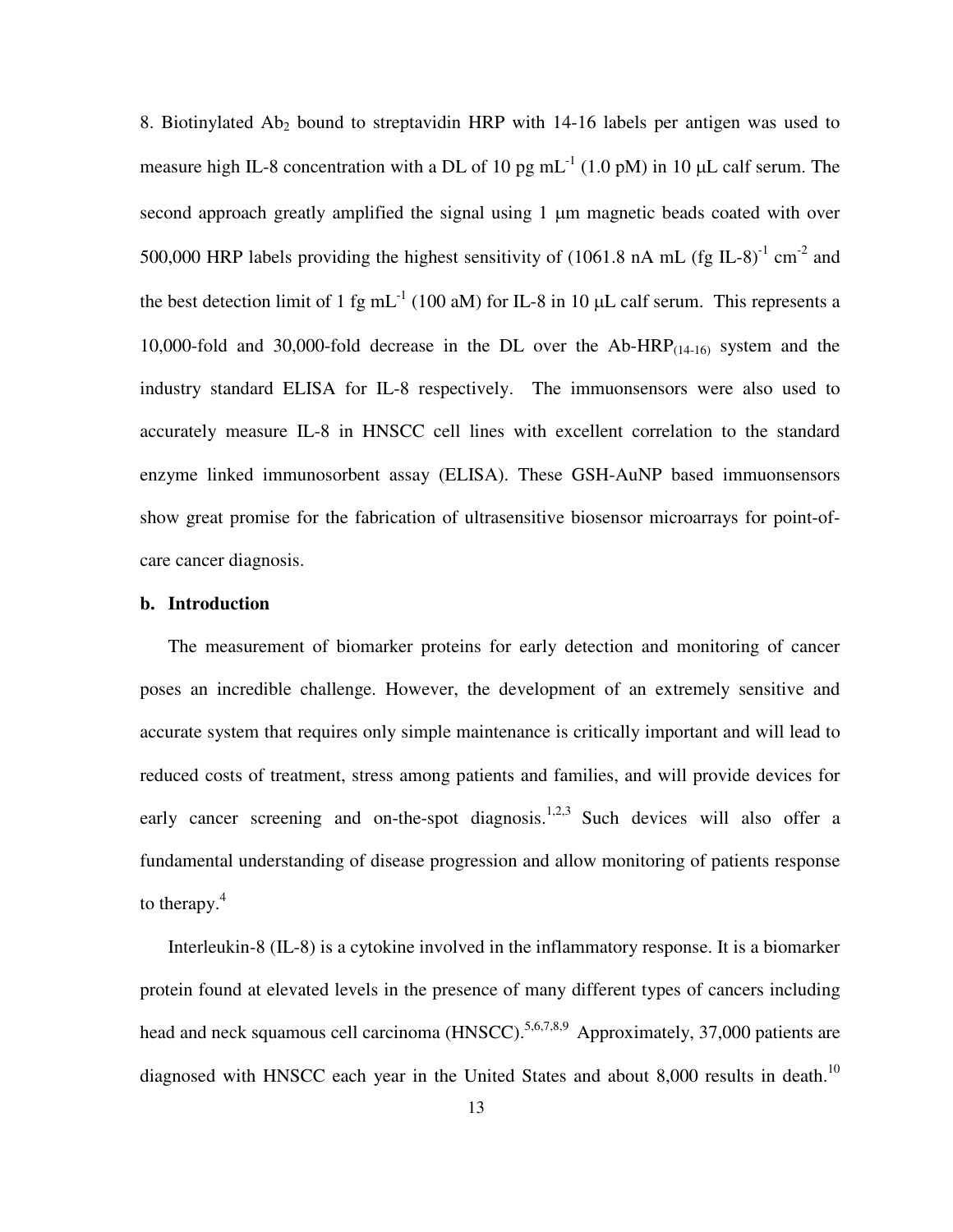This high number of deaths is due to the difficulty in monitoring a measurable biomarker protein for early detection, usually resulting in diagnosis at advanced stages.<sup>10</sup> The average concentration of IL-8 found in a healthy individual is  $\leq 13$  pg mL<sup>-1</sup>, compared to the elevated levels of  $\geq 20$  pg mL<sup>-1</sup> in patients with HNSCC.<sup>11</sup> In order to give a reliable diagnosis and accurately monitor the HNSCC, changes in both normal and elevated levels of IL-8 need to be measured.

A single biomarker found at an elevated level, however, does not give complete accuracy for a diagnosis. For example, PSA, the most widely used serum biomarker for prostate cancer, has a positive predictive value of  $\sim 75\%$ .<sup>12</sup> Recent studies have shown that  $\sim 100\%$ predictive success can be achieved by measuring 5 to 10 biomarkers of a particular cancer.13,14,15,16 Multi-protein arrays are necessary for point-of-care detection. The ultrasensitive immunosensor development for IL-8 serves as the starting point to the development of electrochemical immunosensor arrays for many different biomarker proteins.

Conventional immunoassay methods, including enzyme-linked immunosorbent assay  $(ELISA)$ ,<sup>17,18</sup> fluorescence immunoassay, <sup>19,20</sup> surface Plasmon resonance  $(SPR)$ ,<sup>21,22</sup> magnetic bead-based electrochemilumincence(ECL),<sup>23</sup> chemiluminescence,<sup>24,25,26</sup> liquid chromatograpy-mass spectrometry  $(LC\text{-MS})^{27,28,29}$  and immuno-polymerase chain reaction  $(PCR)$  assay<sup>30</sup> allow reliable protein detection. However, these approaches are yet to meet all requirements for point-of-care diagnosis which require the sensor to be rapid, operationally simple, low cost and highly sensitive to address both levels of the biomarkers in normal and cancer patient serum. Recent methods for sensitive protein detection including nanowire nanotransistor,<sup>31</sup> arrays based on electrochemical<sup>32,33</sup> and optical<sup>34</sup> detection have been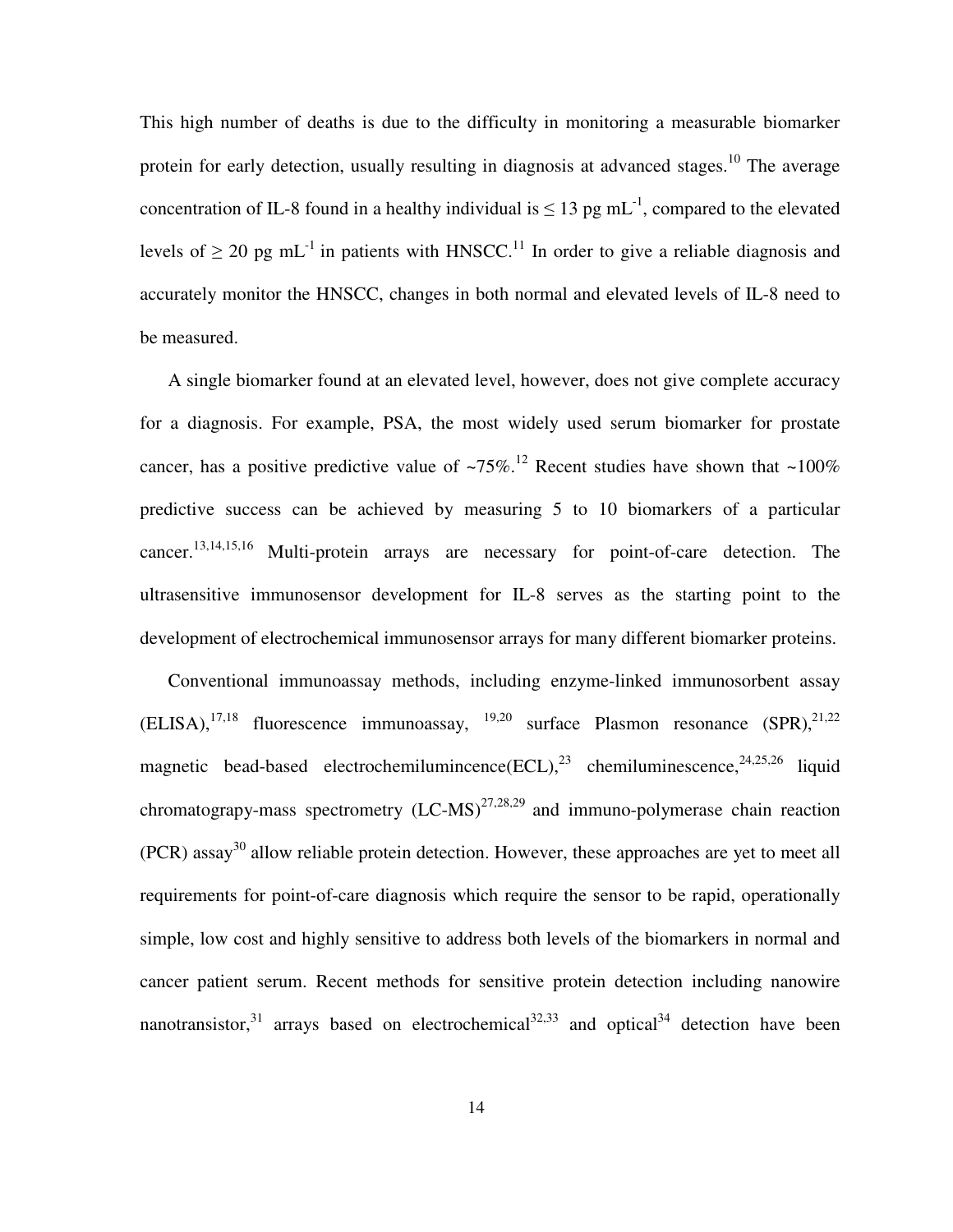reported. These methods are however at an early stage of development and have not been applied to measure IL-8 in real samples.

Our group is focused on using nanostructured electrodes coupled to multi-label signal amplification strategies to achieve highly sensitive electrochemical immunosensors. Previously, we have reported on a non amplified AuNP immunosensor for the detection of IL-6 with a DL of 10 pg mL<sup>-1</sup> in calf serum.<sup>35</sup> More recently, we reported a DL of 0.5 pg mL<sup>-1</sup> <sup>1</sup> for PSA in serum using  $\sim$ 1 µm magnetic beads containing  $\sim$ 7500 HRPs per nanoparticle.<sup>36</sup> Alternatively, we have used vertically aligned SWNT immunosensors coupled to multilabeled HRP-multiwall carbon nanotubes (MWNT)-HRP-Ab<sub>2</sub> bioconjugate to obtain a DL of 0.5 pg mL<sup>-1</sup> for IL-6<sup>37</sup> and 4 pg mL<sup>-1</sup> for PSA<sup>38</sup> in serum respectively. In another strategy we used 0.5  $\mu$ m multi-labeled polymeric beads, polybeads–HRP-Ab<sub>2</sub> to achieve a DL of 10 pg  $mL^{-1}$  for MMP-3<sup>39</sup> in calf serum.

Herein, we report on an electrochemical immunosensor for detection of both very low and elevated levels of IL-8. The highly sensitive immunosensor is achieved by the use of  $\sim$  5 nm glutathione gold nanoparticle (GSH-AuNP) platform, coupled with ~1.0 µm magnetic beads conjugated to the detection IL-8 antibody  $(Ab<sub>2</sub>)$  and hundreds of thousands of horseradish peroxidase enzyme (HRP) labels  $(Ab<sub>2</sub>-MB-HRP)$  via avidin-biotin interaction. This approach provides the highest number of HRP labels per binding event allowing extremely sensitive monitoring of any changes in serum concentration. The immunosensor is assembled on an electrode with a pyrolytic graphite tip, starting with the platform of GSH-AuNP. The capture antibody  $(Ab_1)$  is bound to the platform, followed by the IL-8 antigen. The magnetic bead conjugate is added to bind  $Ab<sub>2</sub>$  to the antigen. The signal produced through amperometry is proportional to the concentration of IL-8 antigen. At high IL-8 levels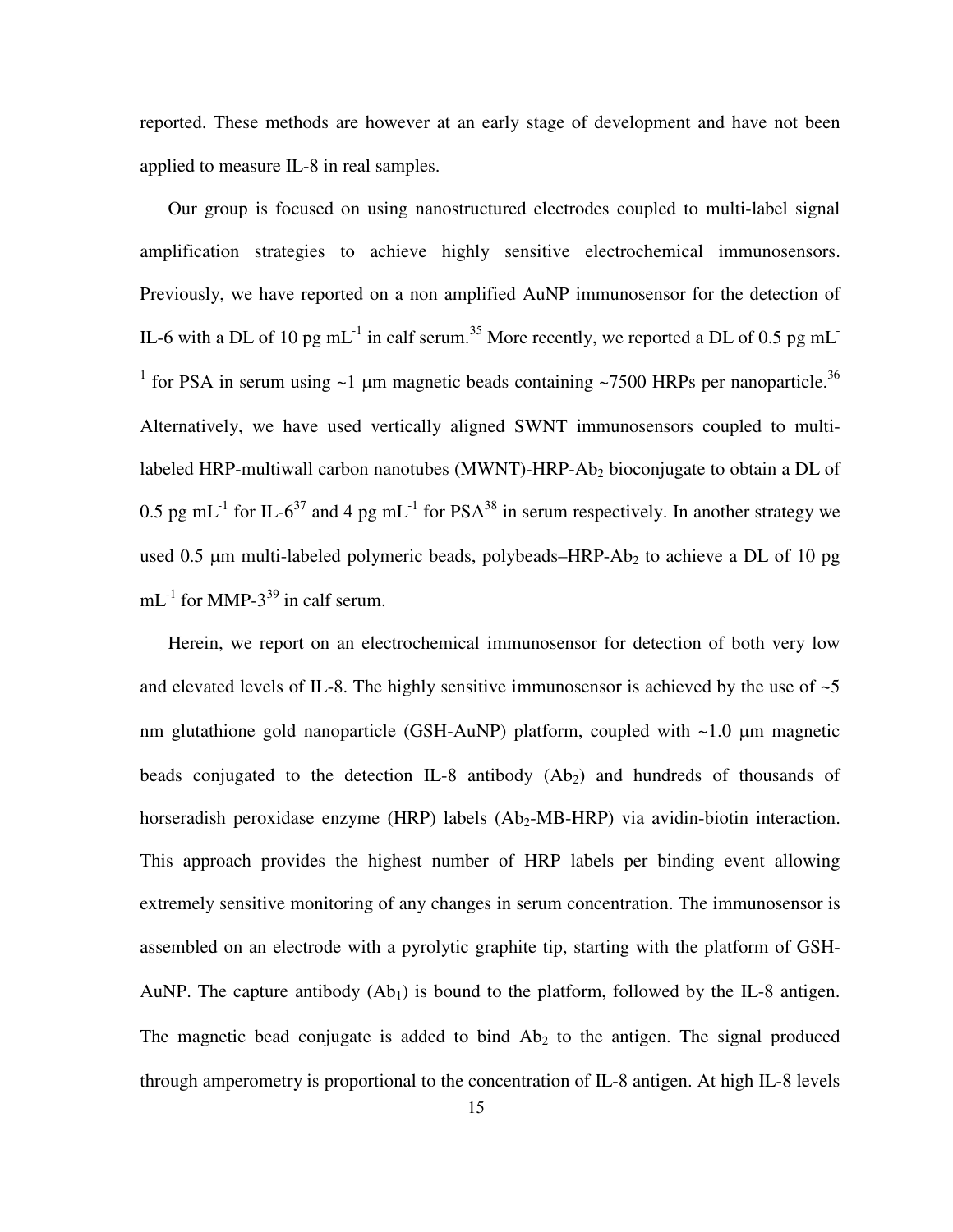we used Ab<sub>2</sub> conjugate with 14-16 labels per antigen providing a DL of 10 pg mL<sup>-1</sup> in serum while for ultrahigh sensitivity, the multi-labeled  $Ab<sub>2</sub>-MB-HRP$  bioconjugate method gave a remarkable detection limit of 1.0 fg  $mL^{-1}$ . This DL is 30,000-fold lower than the conventional hospital ELISA method. This ultralow DLs show the AuNP immunosensor offer great potential for early cancer detection and point-of-care cancer screening. Most importantly, the device is amenable to future immunosensor array fabrication.

#### **c. Experimental Section**

**Chemicals and Materials.** Monoclonal antihuman interleukin-8 (IL-8) antibody, biotinylated antihuman IL-8 antibody, recombinant IL-8 (carrier-free) in calf serum, and streptavidin-horseradish peroxidase (HRP) were from R&D Systems, Inc. (Minneapolis, MN). Biotinylated HRP was from Invitrogen. HRP (MW 44 000 Da), lyophilized 99% bovine serum albumin (BSA), and Tween-20 were from Sigma Aldrich. Methanol, (99% spectrophotometric grade), 99.99% Acetic acid (glacial), 99.99% Sodium borohydride (granules), 99.9% Gold (III) chloride trihydrate, and L-Glutathione (reduced) used in the synthesis of the glutathione protected gold nanoparticle platform were from Sigma Aldrich. Poly(diallyldimethyl ammonium chloride) (PDDA), 20 wt. % in water was also from Sigma Aldrich. Immunoreagents were dissolved in pH 7.2 phosphate saline (PBS) buffer (0.137 M NaCl, 2.7 mM KCl, 8.1 mM Na<sub>2</sub>HPO<sub>4</sub>, 1.5 mM NaH<sub>2</sub>PO<sub>4</sub>). 1-(3-(dimethylamino)-propyl)-3ethylcarbodiimidehydrochloride (EDC) and *N*-hydroxysulfosuccinimide (NHSS) from Aldrich were dissolved in water immediately before use.

#### **Cell Lines and Conditions**

**Immunosensor Fabrication.** A gold nanoparticle platform was assembled on the pyrolytic graphite (PG) tip of an electrode using a monolayer of Poly(diallyldimethyl ammonium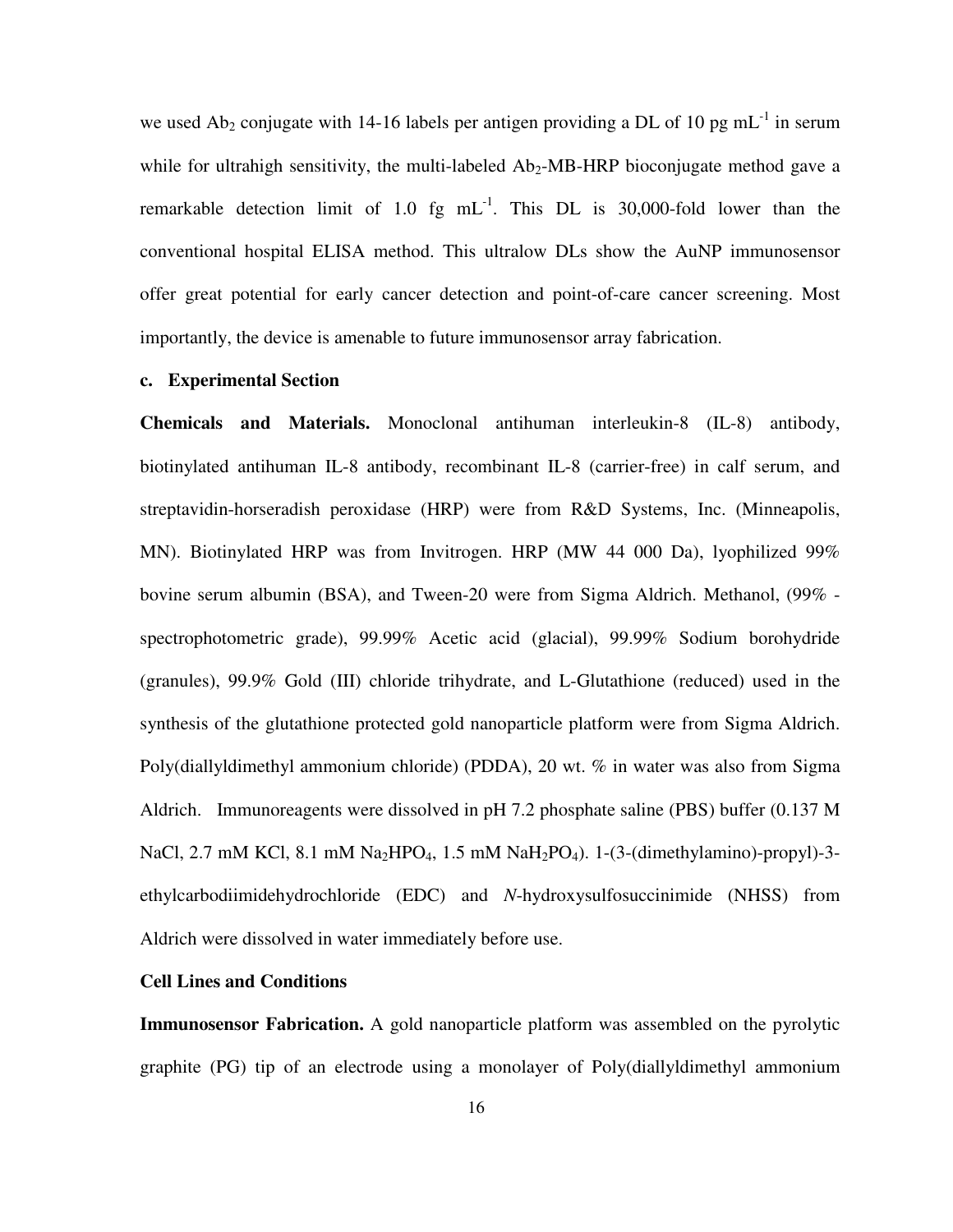chloride) (PDDA). Glutathione protected gold nanoparticles (GSH-AuNP) were synthesized using a reaction mixture containing acetic acid, methanol, and sodium borohydride, followed by the addition of gold chloride and glutathione to optimally obtain 5 nm gold particles coated with glutathione. The GSH-AuNPs were then adsorbed on the electrode surface by the electrostatic layer-by-layer self assembly using PDDA polyion "glue". Capture antibody  $(Ab<sub>1</sub>)$  was attached to the GSH-AuNP platform using 30  $\mu$ L freshly prepared mixture of 400 mM EDC and 100 mM NHSS in water, washing after 10 minutes, then incubating overnight, for 9 hours, with 20  $\mu$ L of 10  $\mu$ g mL<sup>-1</sup> primary anti-IL-8-antibody (Ab<sub>1</sub>) in pH 7.2 PBS buffer. Then the immunosensor was washed with 0.05% Tween-20 in PBS buffer for 3 minutes, replacing with new buffer after 1.5 minutes, and then washed with PBS buffer for 3 minutes, for a total of 4 washes. A blocking step involved a 1 h incubation with 20  $\mu$ L of 1% BSA, followed by another wash with 0.05% Tween-20 in PBS buffer then with PBS buffer for 3 minutes each. Washing steps were optimized in previous experiments to minimize nonspecific binding (NSB) to achieve the optimum sensitivity.<sup>39</sup>

For standardization, the immunosensor was incubated with  $10 \mu L$  of calf serum containing human IL-8 for 1 h 15 min, followed by washing with 0.05% Tween-20 in PBS buffer and PBS buffer for 3 minutes each. Next, 10  $\mu$ L of 0.05  $\mu$ g mL<sup>-1</sup> biotinylated detection antibody (Ab<sub>2</sub>) in 1% BSA was incubated for 1 h 15 min, followed by washing with 0.05% Tween-20 in PBS buffer and PBS buffer for 3 minutes each. For the amplified system assay, the blocking step required an increase to 5% BSA. For moderate sensitivity, the immunosensor was incubated with 10 µL of streptavidin-HRP for 30 min, followed by washing with 0.05% Tween-20 in PBS buffer and PBS buffer for 3 minutes each. For a more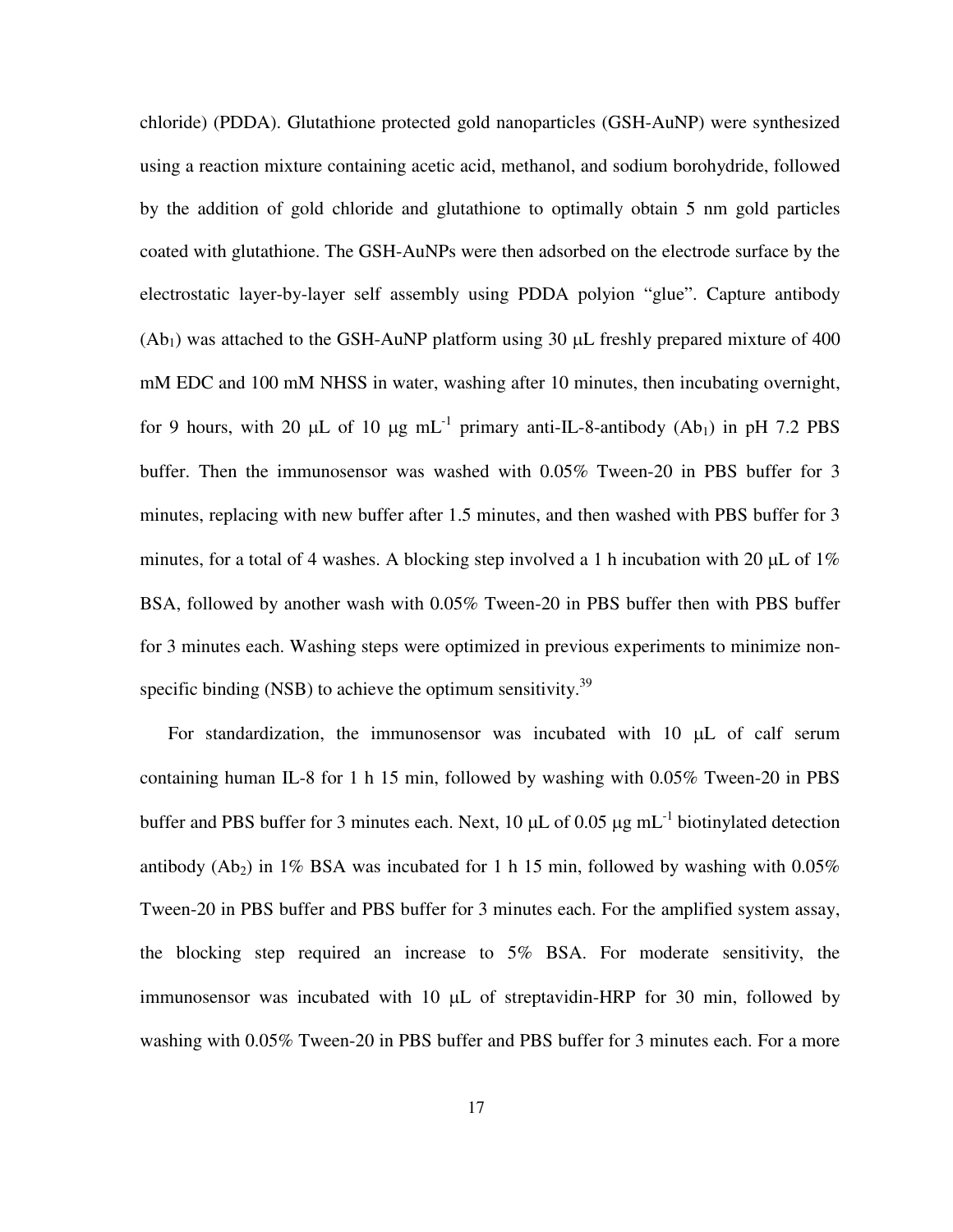sensitive detection, the  $Ab_2$  and HRP incubations were replaced by a multilabel  $Ab_2$ -Magnetic Bead-HRP bioconjugate  $(Ab<sub>2</sub>-MB-HRP)$  (described below).

The sensor was then placed in an electrochemical cell containing 10 mL of pH 7.2 PBS buffer with 1 mM hydroquinone as a mediator. Amperometry was used by rotating the disk at 2000 rpm, and then injecting  $0.4 \text{ mM } H_2O_2$  to generate the electrochemical signal. This same immunoassay was used to detect conditioned media from cell cultures previously described.<sup>37</sup> These samples were also analyzed using a standard human IL-8 Elisa kit.

**Synthesis of Ab2-Magnetic Bead-HRP Bioconjugate.** Streptavidin coated magnetic beads were conjugated to multiple HRP labels and  $Ab<sub>2</sub>$  in order to detect the small concentration of IL-8 antigen. 200 µL (1 mg) of the beads were dispersed in 800 µl of PBS buffer. The magnetic beads were washed two more times with 1000 µl of PBS buffer. The washing step was done using MCB 1200 Biomagnetic separation platform (Sigris research, CA) while stirring at 1.0 rotation per second for 1 minute each. Using the MCB magnetic platform, the beads were separated from the supernatant, which was removed. After the 3 washes, the streptavidin modified magnetic beads were dispersed in a 50 µL of PBS buffer containing 1 mg mL<sup>-1</sup> biotinylated HRP and 0.5  $\mu$ g mL<sup>-1</sup> biotinylated Ab<sub>2</sub> at a concentration ratio of 2000:1 respectively. The magnetic beads were incubated while spinning the homogeneous mixture at 0.5 rotations per second on the MCB platform for 30 minutes. Then, the magnetic beads conjugate  $(Ab<sub>2</sub>-MB-HRP)$  were magnetically separated and the supernatant removed. This step was necessary to remove any free HRP and  $Ab<sub>2</sub>$ . This was then followed by a quenching step where the beads were dispersed in 1000  $\mu$ L PBS buffer with 1% BSA, 0.1% NaN<sub>3</sub> and 1mM Sodium EDTA for 30 minutes at 0.5 rotations per second. The supernatant was removed again using the MCB magnetic platform, and the beads were then washed with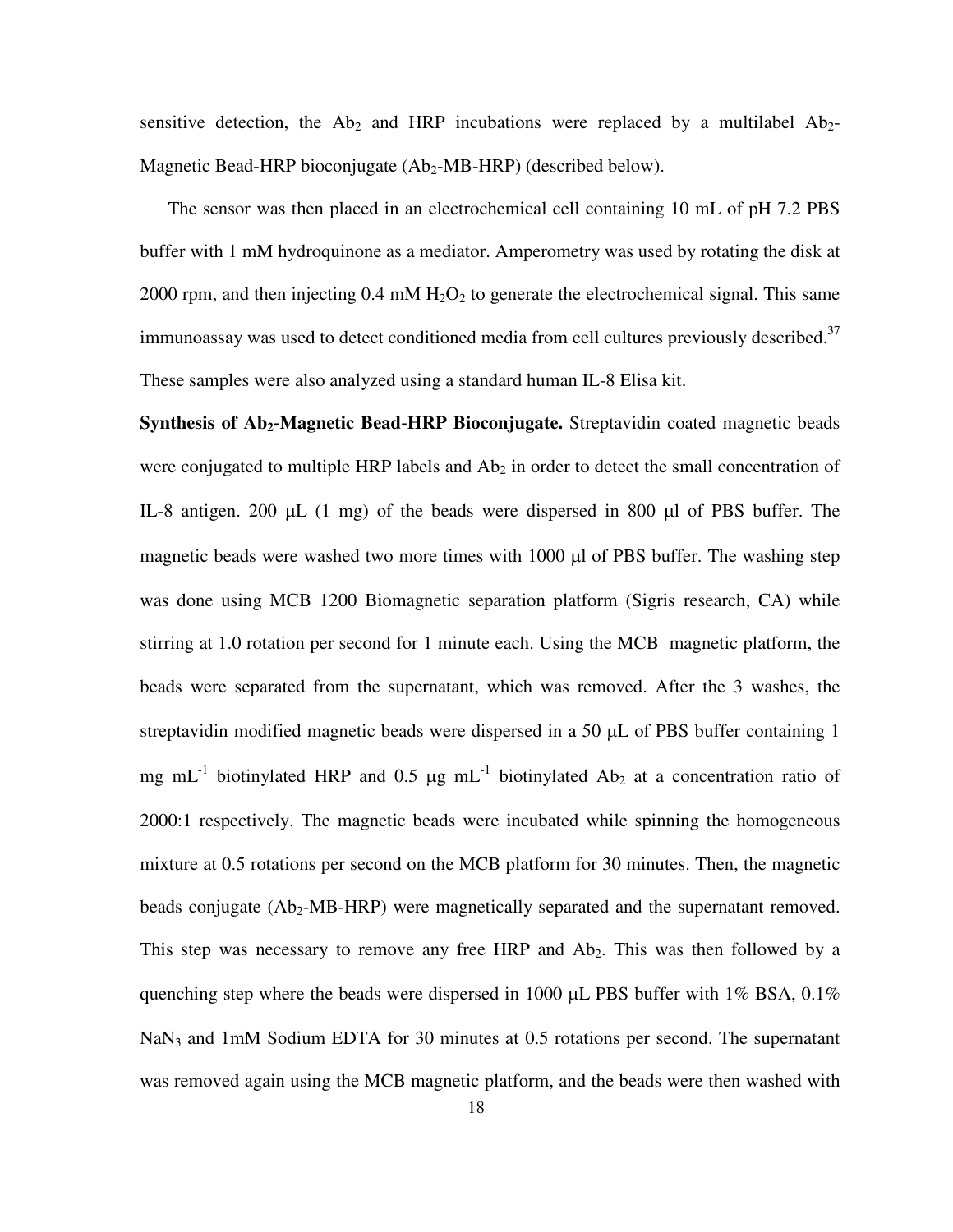PBS buffer 3 more times. Finally, the conjugate,  $Ab_2$ -MB-HRP was dispersed in 200 µL of PBS + 0.1%T-20, 5 mg mL<sup>-1</sup>, stored in the refrigerator at  $4^{\circ}$ C, and then diluted with PBS + 0.1% Tween 20 before use. The magnetic beads conjugate were characterized using ABTS activity assay.

#### **d. Results**

**Immunosensor Strategy.** Scheme 1 show the electrochemical immunosensor steps, including a traditional labeled protocol (A) and a signal amplification strategy using multienzyme-antibody labels (B) on glutathione modified gold nanoparticles (AuNPs). Herein, we used Glutathione modified gold nanoparticles (GSH-AuNP) platform and multienzyme labeling strategy to enhance sensitivity and detection limits. AFM image of the immunosensor platform (Scheme 1, insert) show  $\sim$  5 nm AuNPs consistent with previous reports<sup>40</sup> Our initial approach for elevated IL-8 antigen (Scheme 1A), we utilized a sensitive Ab2-biotin-streptavidin-HRP (14-16) label for each assay. Minimization of non-specific binding (NSB) events is critical to achieving best sensitivity and detection limits.<sup>41,42</sup> BSA and Tween 20 were used to effectively block NSB. Furthermore, the capture antibody (Figure 1A) and detection antibody (Figure 1B) concentrations were optimized. Optimization experiments were done using 4.0 ng  $mL^{-1}$  of IL-8 in calf serum with all other components of the immunoassay kept constant. Figure  $1A(a)$  shows results of the complete immunoassay with fixed detection antibody,  $Ab_2$  concentrations at 1  $\mu$ g ml<sup>-1</sup> while varying the capture antibody,  $Ab_1$  concentration. Control experiments, Figure 1A(b) to assess the level of NSB events involved all the immnosensensor steps with serum without the hIL-8 antigen. Results gave an optimum Ab<sub>1</sub> concentration at 10  $\mu$ g mL<sup>-1</sup> with the lowest signal response for control compared to the sample. Similarly,  $Ab<sub>2</sub>$  concentration was optimized using the best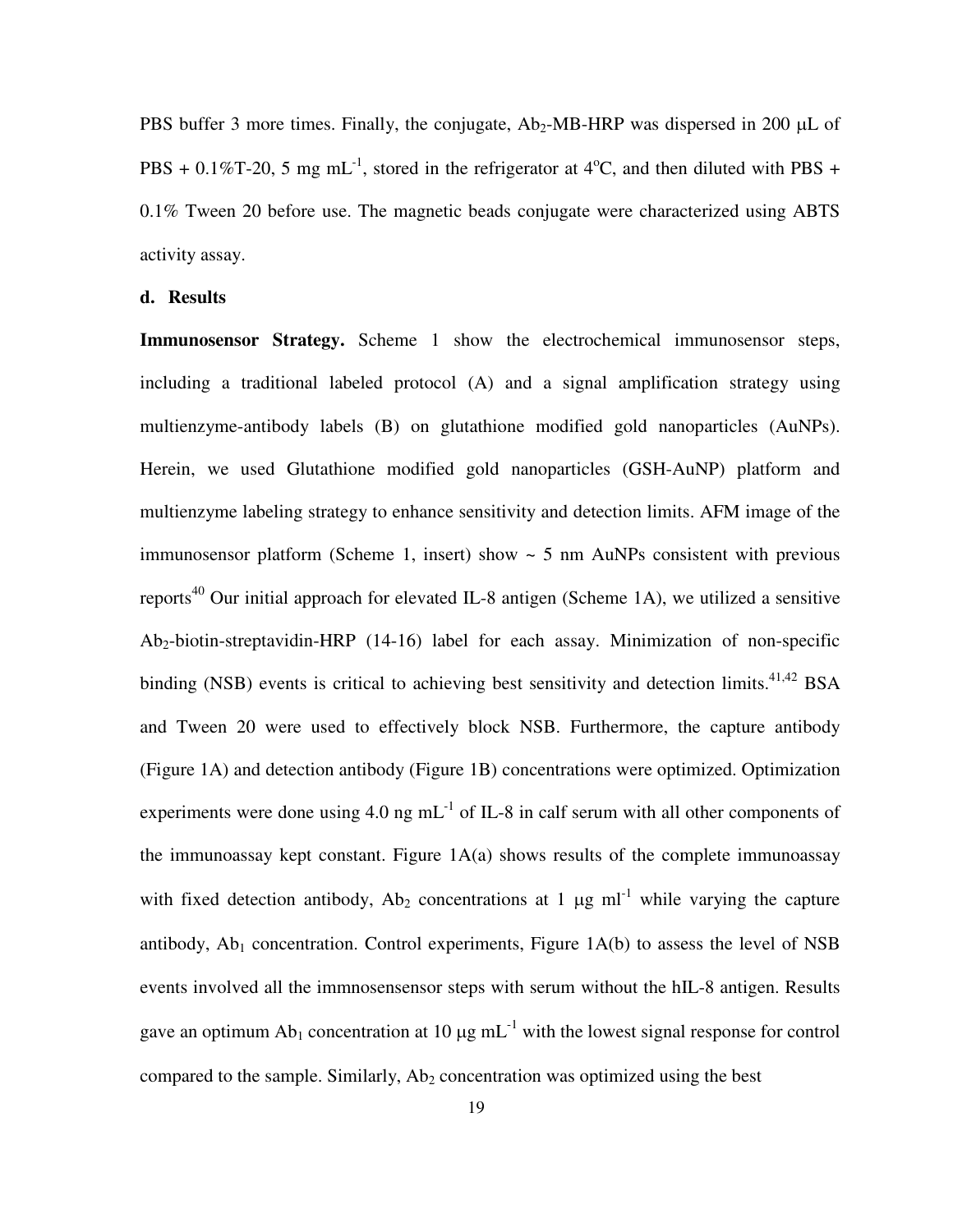

**Scheme 1**. Illustration of detection principles of AuNP immunosensors. Picture (A) on the left shows the immunosensor after treating with a biotinylated  $Ab<sub>2</sub>$  followed by streptavidin modified HRP resulting in HRP-Ab<sub>2</sub> providing 14-16 label per binding event. Picture (B) on the right shows the immunosensor after treating with Ab2-MB-HRP to obtain amplification by providing 500,000 enzyme labels per binding event. On the bottom left is a tapping mode atomic force microscope image of a AuNP that serves as the immunosensor platform.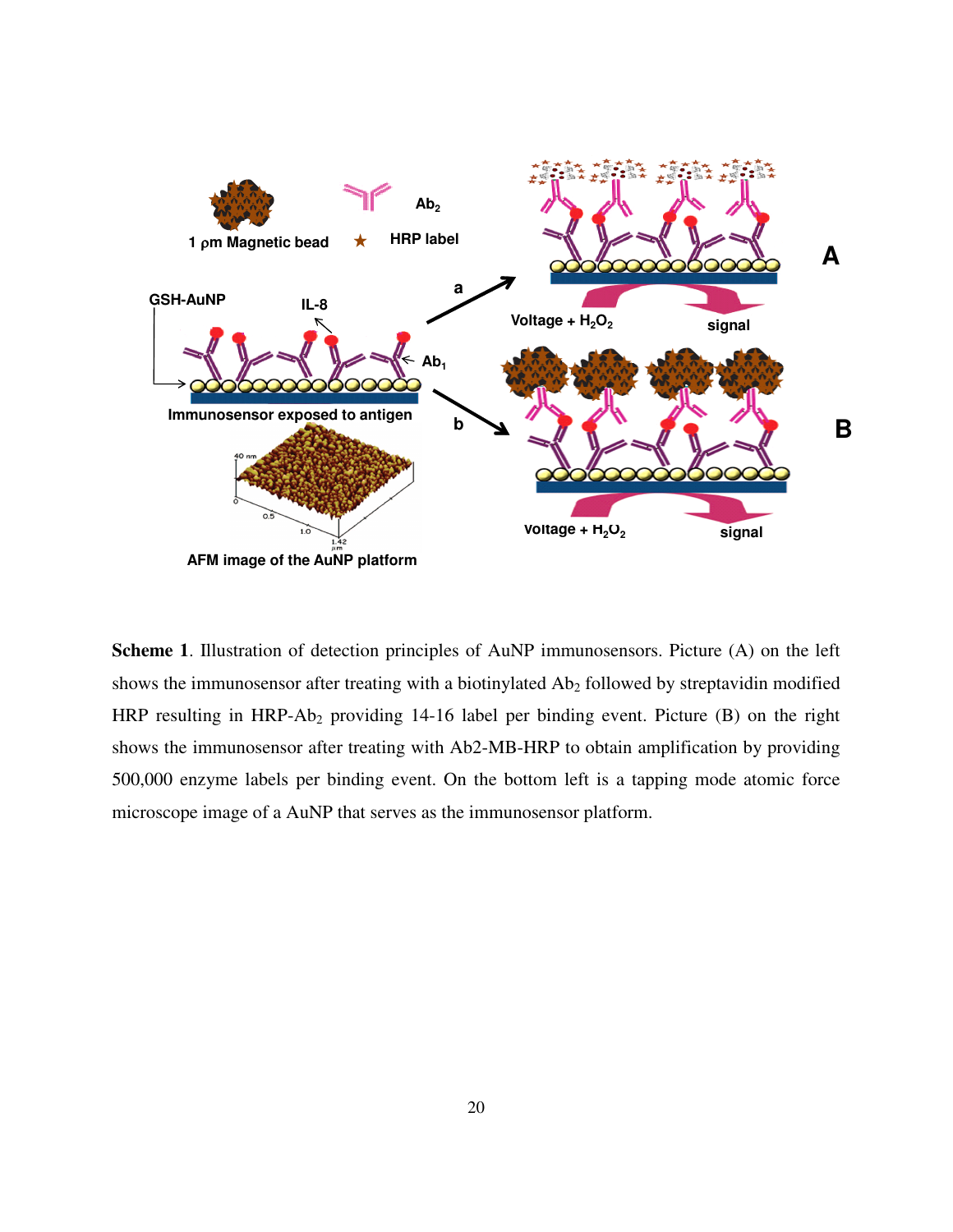

**Figure 1.** Optimization of; (A) Capture antibody, Ab<sub>1</sub> using [Ab<sub>2</sub>] at 1 µg mL<sup>-1</sup> and (B) detection antibody,  $Ab_2$  using optimum  $[Ab_1]$  at 10  $\mu$ g mL<sup>-1</sup>. Streptavidin modified HRP label is used to generate the electrochemical signal after dilution at 1:200 ratio. (a) incubation with [hIL-8] at 4.0 ng mL $^{-1}$  in new born calf serum for 1 h 15 min and (b) control, indicating full immunoassay with serum containing 0 pg  $mL^{-1}$  hIL-8.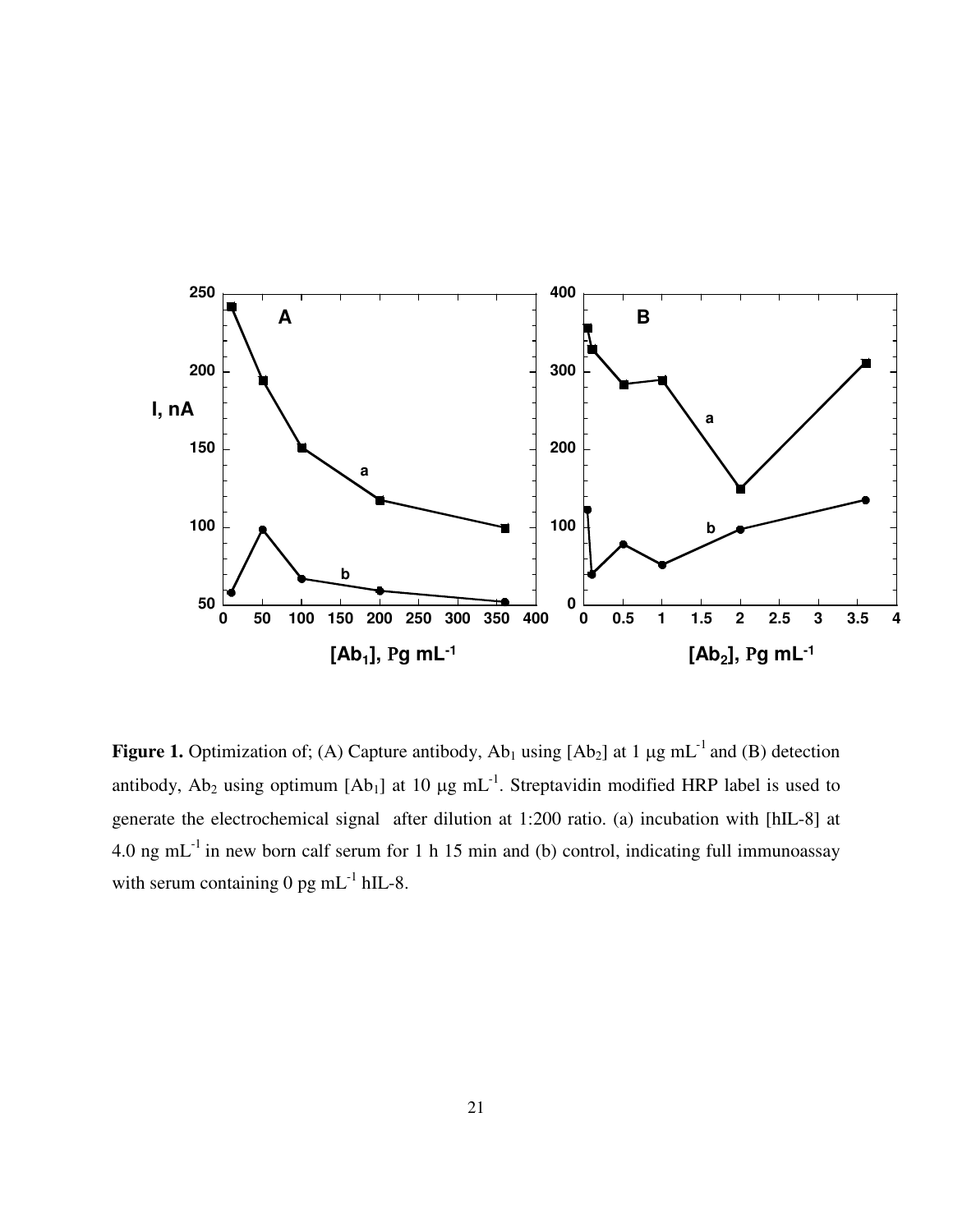conditions obtained in Figure 1A. Figure 1B shows the optimum  $Ab<sub>2</sub>$  concentration at 0.05  $\mu$ g mL<sup>-1</sup>. These optimal analytical conditions for the immunosensor were used to obtain a calibration curve with a sensitivity of 0.3395 nA mL (pg IL-8)<sup>-1</sup> cm<sup>-2</sup> and detection limit for the  $Ab_2-HRP_{(14-16)}$  system of 10 pg mL<sup>-1</sup> human IL-8 antigen as shown in Figure 2. Figure 2A presents data obtained from the actual amperometric responses of 6 different concentrations of IL-8 that range from 10 pg mL<sup>-1</sup> to 2000 pg mL<sup>-1</sup>. The calibration curve (Figure 2B) shows there is a linear relationship between the concentration of IL-8 and the change in current as a result of the amperometric response. However, a more sensitive system is required in order to detect levels of IL-8 that fall below this detection limit.

The  $Ab_2$ -Magnetic Bead-HRP conjugate was used to significantly increase the sensitivity of our system. This amplified system allowed for ultrahigh sensitivity by greatly increasing the amount of HRP labels, which corresponds to the concentration of hIL-8 in a given sample through the amperometric response. Our strategy involved bioconjugating biotinylated HRP and  $Ab<sub>2</sub>$  to streptavidin coated magnetic bead with a reaction mixture having a 6800/1 HRP/Ab2 mole ratio. The mutilabelled magnetic particles with hundred thousands of HRP labels were used in place of the conventional  $Ab_2-HRP_{(14-16)}$  complex.

Streptavidin-biotin interaction ( $K_a = 10^{15}/M$  vs.  $10^7 - 10^{11}/M$  for antibody-antigen interactions)<sup>43</sup> was used to simultaneously attach the  $Ab_2$  and HRP to the 1  $\mu$ m magnetic bead. To determine the amount of active HRP per unit weight of magnetic beads, the  $Ab_2$ -MB-HRP dispersion was reacted with HRP substrate 2,2'-azino-bis-(3-ethylbenzthiazoline-6 sulfonic acid)  $(ABTS)^{44}$  and  $H_2O_2$ . The reaction produces a soluble product with characteristic optical absorbance at 405 nm. A linear increase in absorbance of the product at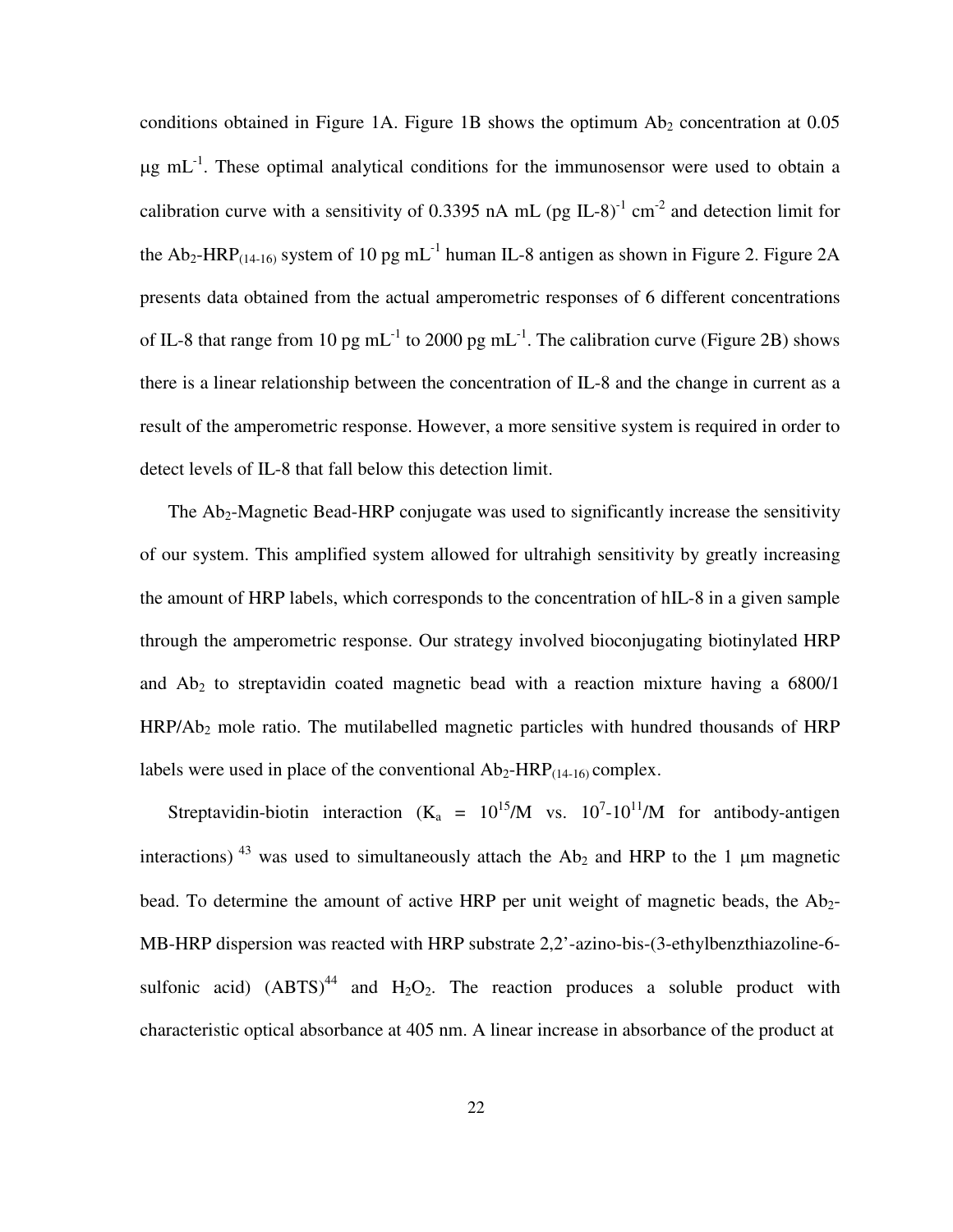

**Figure 2**. Amperometric response for AuNP immunosensor incubated with hIL-8 in 10µL undiluted newborn calf serum for 1.25 h then conventional anti-IL-8-biotin in 0.05% Tween-20 for 1.25 h followed by 30 min incubation with 10 µL streptavidin modified HRP at 1:200 dilution, (A) showing current response at -0.3 v and 2000 rpm after placing electrodes in buffer containing 1 mM Hydroquinone mediator, then injecting  $H_2O_2$  to 0.4 mM to develop the signal. Control shown on the left, indicating full immunoassay with serum containing  $0 \text{ pg mL}^{-1} \text{ hIL-8.}$ (B) Corresponding calibration curve of hIL-8. Errors bars in part B showing device-to-device Standard deviations  $(n = 3)$ .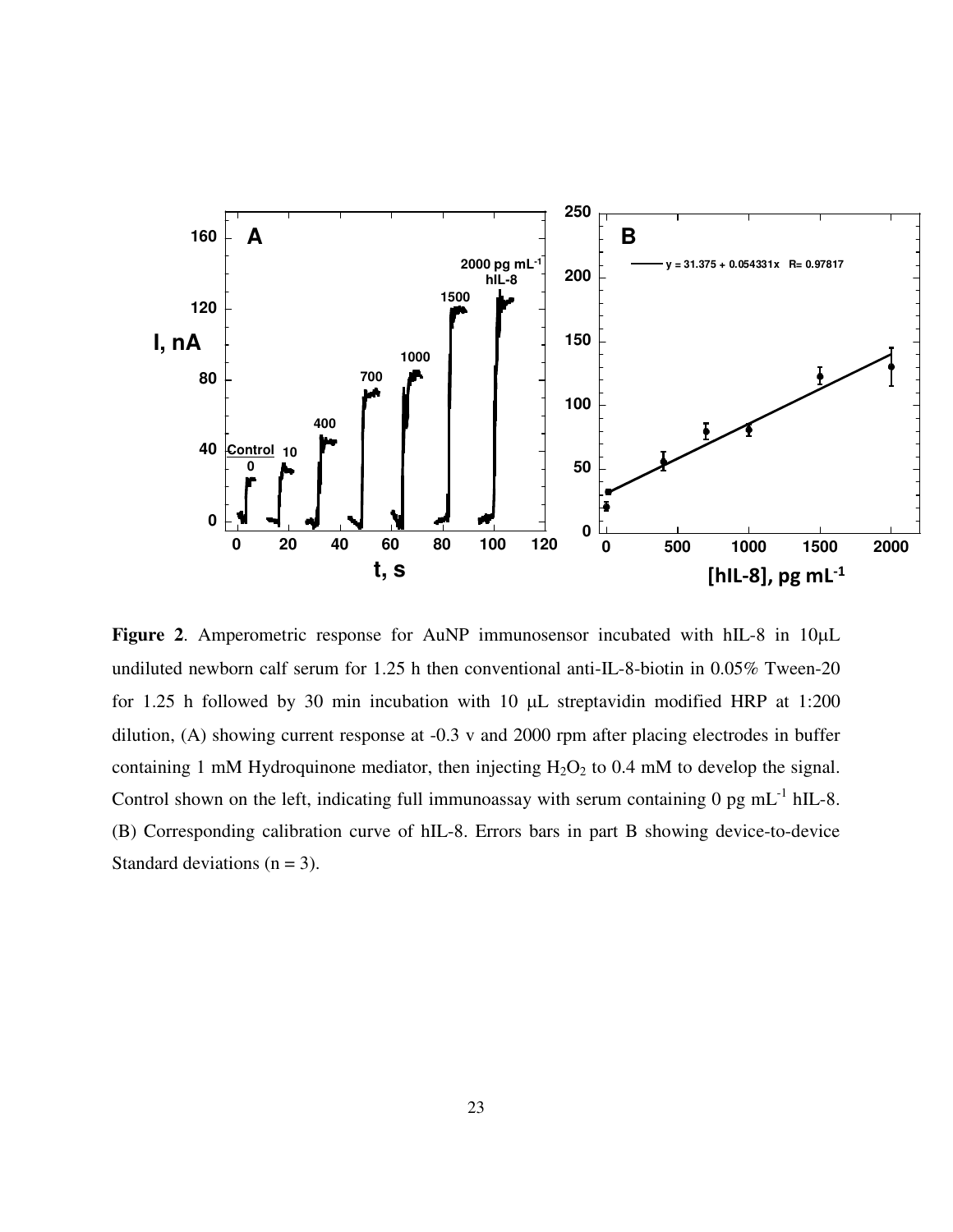

Figure 3. Results of enzyme activity assay of (a) HRP-Magnetic beads-Ab<sub>2</sub> bioconjugate and (b) control beads without HRP activated by  $H_2O_2$  with ABTS as substrate to give colored product with absorbance at 405 nm.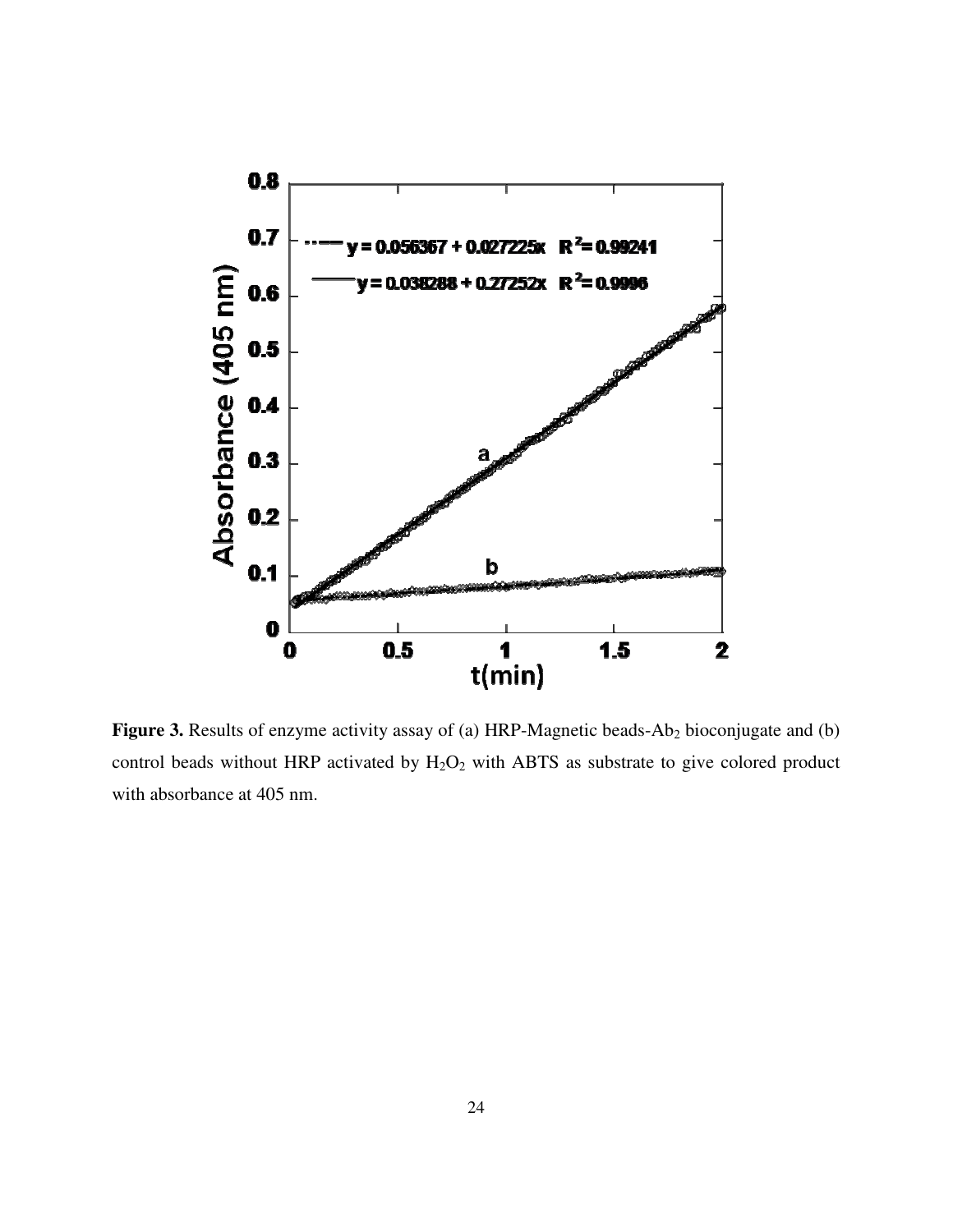405 nm (Figure 3) was found, and the slope was used to estimate<sup>45</sup> an HRP activity of 162.6 Units  $mL^{-1}$  of undiluted Ab<sub>2</sub>-MB-HRP. This was compared to a standard curve constructed with underivatized HRP, after subtracting the background absorbance of an equivalent dispersion of underivatized magnetic beads.

The concentration of active HRP in the stock  $Ab_2-MB-HRP$  dispersion was determined in this way to be 175.9  $\mu$ g mL<sup>-1</sup>. Considering 1.0 mg of magnetic beads used to prepare the Ab2-MB-HRP conjugate, we had 3.99 µmols HRP/mg beads or 19.98 µmol HRP/mL of dispersion. Using the manufacturer's specifications for the beads with 1 µm diameters and a density of 5 x 10<sup>9</sup> beads/mL, the number of active HRP was estimated at 502,688 per bead.

In order to reduce NSB in the amplified system, it was necessary to increase our blocking step from 1% to 5% BSA with the same amount of incubation time. Calibration data for the GSH-AuNP assay utilizing the  $Ab_2$ -MB-HRP bioconjugate with IL-8 in 10 µL dissolved calf serum is presented in Figure 4. In Figure 4A, the increasing change in current, represented by the actual amperometric response achieved with the addition of increasing concentrations of IL-8, ranges from 1 fg mL<sup>-1</sup> to 500 fg mL<sup>-1</sup>. Figure 4B presents a non-linear calibration curve for the amplified system with an extremely low detection limit of 1 fg  $mL^{-1}$ . This was achieved by using the  $Ab_2-MB-HRP$  bioconjugate, which significantly increased the sensitivity of the system as compared to the  $Ab_2-HRP_{(14-16)}$  system. Results show that the amplified system can detect concentrations of IL-8 10,000-fold lower than that of the  $Ab_2$ - $HRP_{(14-16)}$  system.

**IL-8 Secreted by Human Squamous Cells.** As a proof of concept we then used the immunosensor to determine secreted levels of IL-8 in vitro cell preparations. Conditioned media from heterogeneous populations of 7 different cell lines were analyzed to test the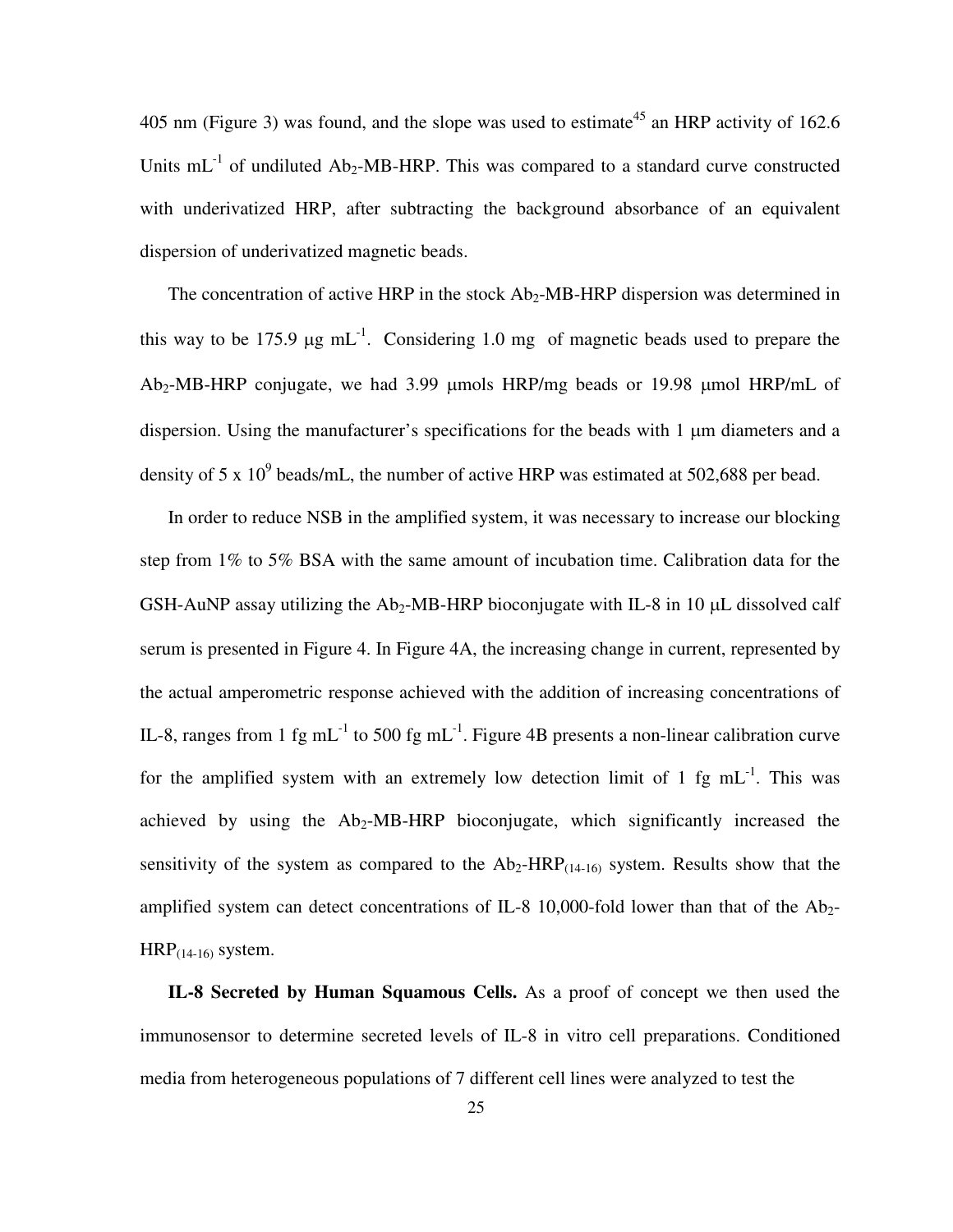

**Figure 4.** Amperometric response for AuNP immunosensor incubated with hIL-8 (concentration in fg mL<sup>-1</sup>, labeled on curves) in 10  $\mu$ L undiluted newborn calf serum for 1.25 h. *(A)* Current at -0.3 V and 2000 rpm using  $Ab_2$ -magnetic beads –HRP bioconjugate. Control shown on left with AuNP immunosensor with 0 pg mL<sup>-1</sup> IL-8. *(B)* The corresponding calibration curve of hIL-8 immunosensor using Ab<sub>2</sub>-Magnetic beads-HRP bioconjugate. Errors bars in part B represent device-to-device standard deviations.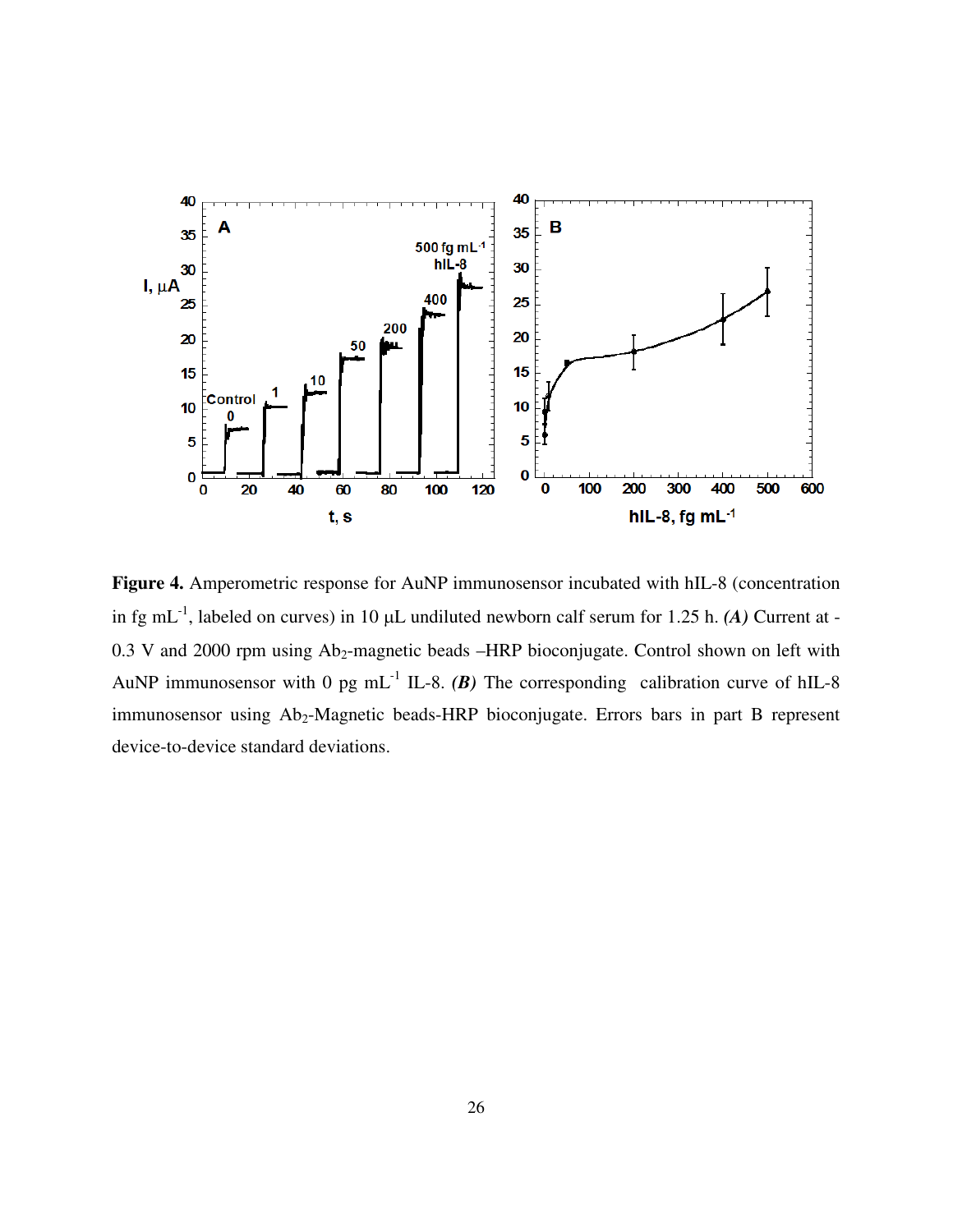

**Figure 5.** Amperometric response for AuNP immunosensor incubated with hIL-8 labeled on curves or conditioned media containing hIL-8 secreted by human squamous cells. Conditioned media samples SF, HaCat, NHOK26, HEp2, HN13, OSCC3 and Cal27 were analyzed using 10 µL of 0.05 mg mL<sup>-1</sup> biotinylated secondary antibody (Ab<sub>2</sub>) in 0.1 % BSA in pH 7.2 PBS buffer and 10 µL of streptavidin modified HRP. *(A)* Current at -0.3 V and 2000 rpm using hydroquinone mediator in PBS buffer, after injecting H<sub>2</sub>O<sub>2</sub> to 0.4 mM; *(B)* AuNP sensor results for conditioned media shown with results from ELISA for the samples.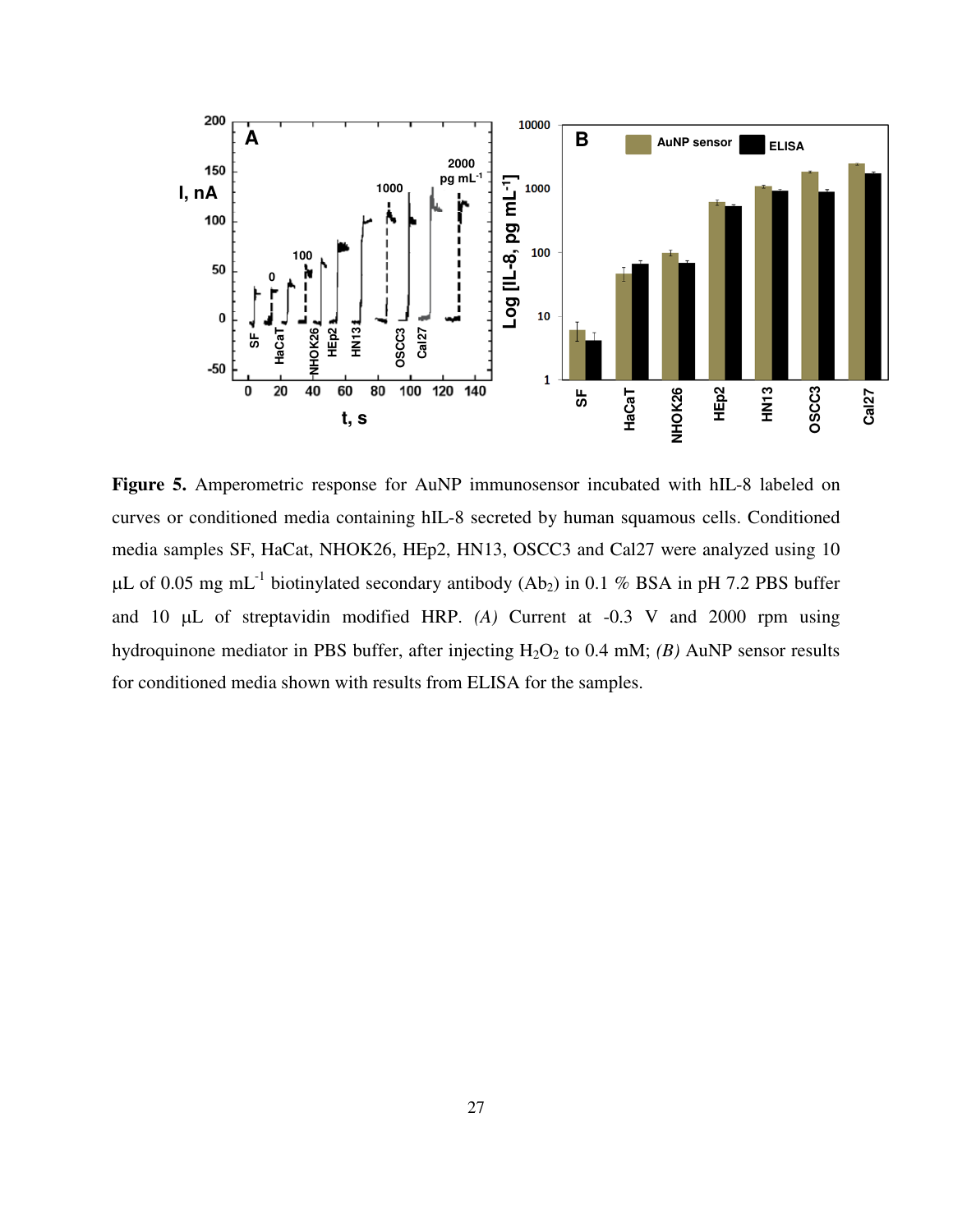validity of our immunosensor approach towards hIL-8 detection in head and neck squamous cell carcinoma (HNSCC). Figure 5A shows amperometric signals for difference cell lines along with human hIL-8 standards in serum at comparable levels. Most of the cell lines (HEp2, HN13, OSCC3, Cal27) were found to contain high levels of IL-8, ranging from 612 to 1759 pg  $mL^{-1}$ , while HaCat and NHOK26 demonstrated low levels of the antigen, ranging from 46 to 99 pg  $mL^{-1}$ . Samples were also analyzed using the standard hospital ELISA method, and gave excellent correlations with our AuNP immunosensor (Figure 5B). These results suggest the validity of using this imunosensor for measurement of hIL-8 levels in samples of a variety of cancer cell types.

#### **e. Discussion**

Results described above show AuNP immunosensor coupled to multilabel amplification strategy can be used to accurately and reproducibly detect protein cancer biomarkers at extremely low, fentogram to thousand picograms per milliliter in clinical serum samples (Figure 2  $\&$  4) and complex biological matrix (Figure 5). Two approaches were used to achieve such low detection limit including the  $Ab_2-HRP_{(14-16)}$  and  $Ab_2-MB-HRP$  with 502,688 HRP labels providing the best sensitivity of 1061.8 nA mL (fg IL-8)<sup>-1</sup> cm<sup>-2</sup> at low concentrations  $(1 - 50 \text{ fg } \text{mL}^{-1})$  and a remarkable low detection limit of 1.0 fg mL<sup>-1</sup> (Figure 3). The extremely high HRP label loading on the magnetic bead bioconjugate is achieved by taking advantage of streptavidin-biotin interactions. This detection limit is 10,000-fold and 30,000-fold lower than the Ab<sub>2</sub> biotin-streptavidin-HRP<sub>(14-16)</sub> and the standard ELISA<sup>46</sup> techniques respectively. Furthermore, the sensitivity is 6-orders of magnitude better than the  $Ab_2-HRP_{(14-16)}$ . Moreover, these results offer 500-fold lower detection limit and 55000-fold better sensitivity than our recent results using SWNT forest immunosensor $37$  reported for IL-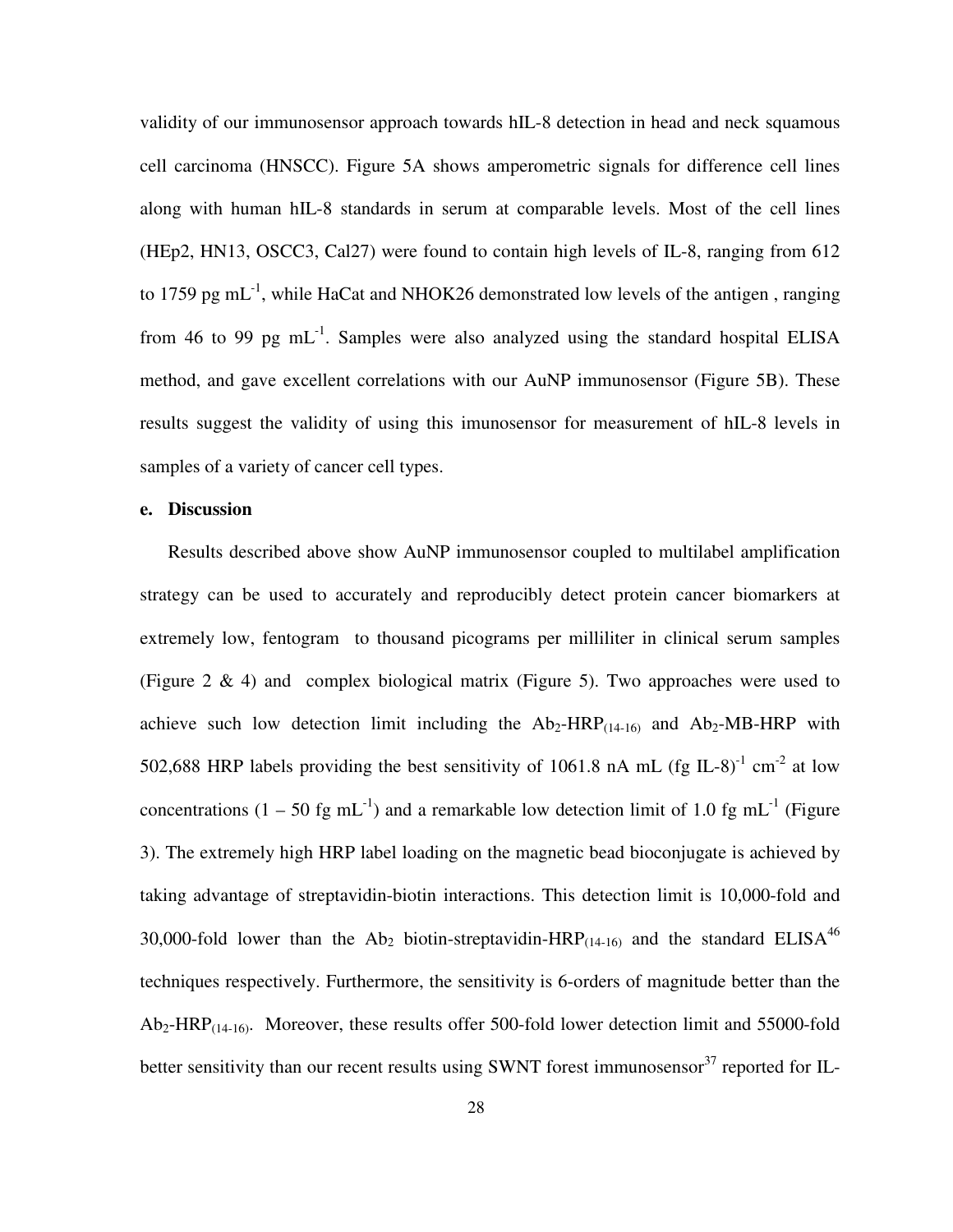6, a cytokine similar to IL-8. This extremely low detection limits were achieved by effective minimization of NSB which often controls the detection limits using BSA and tween-20 and optimization of the capture and detection antibody concentrations respectively (Figure 1).

The two AuNP immunosensor approaches,  $Ab_2-HRP_{(14-16)}$  and  $Ab_2-MB-HRP$  show good reproducibility as demonstrated by small device to device standard deviations (Figures 3, 4- 5). Furthermore, good accuracy for hIL-8 was demonstrated by good correlation of AuNP immunosensor results with ELISA assay for a wide variety of conditioned media samples. Accurate determination of IL-8 in conditioned media which normally contains a range of other proteins demonstrated selectivity of our immunosensor.

#### **f. Conclusions**

We have demonstrated ultrasensitive, selective and reproducible electrochemical detection of IL-8 representative of extremely low, cancer free and high level cancer patients in a broad range of head and neck cancer cell lines. The streptavidin modified magnetic bead amplification strategy gave extremely high sensitivity of 1061.8 nA mL (fg IL-8)<sup>-1</sup> cm<sup>-2</sup> and ultra-low detection limit of 1.0 fg  $mL^{-1}$  which is 30,000-fold lower than the conventional hospital ELISA method. These results show great promise for the fabrication of immosensor arrays for point-of-care cancer screening and monitoring of patients response to therapy.

#### **g. Acknowledgement**

This research was financially supported by Grant number P20RR016457 awarded to BSM by the *National Center for Research Resource (NCRR)* a component of NIH and in part by US PHS grant ES013557 awarded to JFR from National Institutes of Environmental Health Sciences of NIH. Its contents are solely the responsibility of the authors and do not necessarily represent the official views of NCRR or NIH.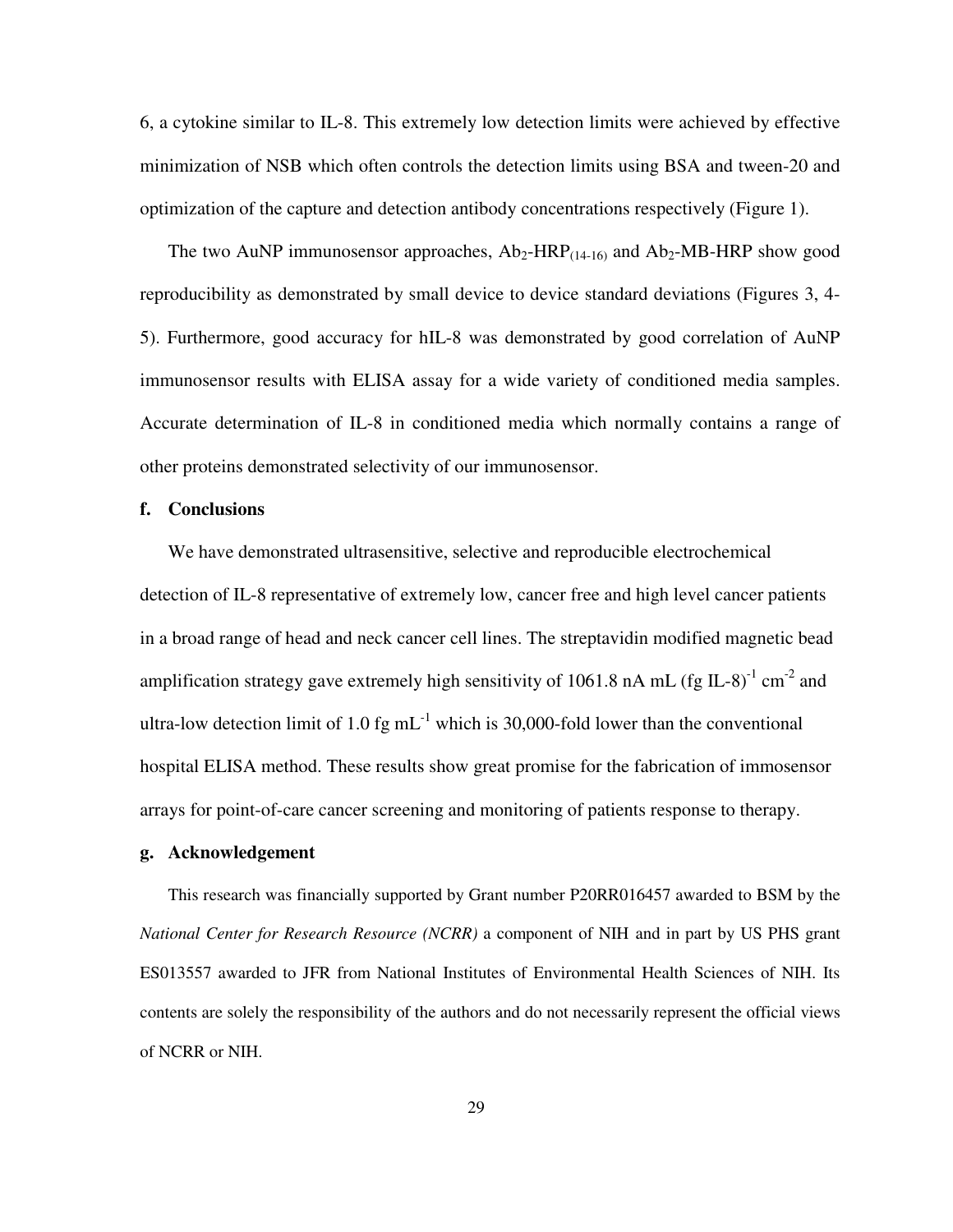#### **h. References**

 $\overline{a}$ 

- <sup>1</sup> Kitano, H. Science 2002, 295, 1662-1664
- <sup>2</sup> Srinivas, P. R. Kramer, B. S. Srivastava, S. lancet. Oncol. 2001, 2, 698-704
- <sup>3</sup> E. Hood, Environ. Health Perspect. 2003, 111, A817
- 4 Wilson, M. S.; Nie, W. Y. Anal. Chem. 2006, 78, 6476-6483
- <sup>5</sup> Bigbee, W. L.; Grandis, J. R.; Siegfried, J. M. Clin. Cancer Research 2007, 13, 3107-3108
- $6$  Chen, Z.; Malhotra, P. S.; Thomas, G. R.; Ondrey, F. G.; Duffey, D. C.; Smith, C.
- W.;Enamorado, I.; Yeh, N. T.; Kroog, G. S.; Rudy, S.; McCullagh, L.; Mousa, S.; Quezado,
- M.; Herscher, L. L.; Waes, C. V.; Clinical Cancer Research 1999, *5, 1369–1379*
- <sup>7</sup> Cohen A. N.; Veena, M. S.; Srivatsan, E. S.; Wang, M. B.; Arch. Otolaryngol Head Neck Surg. 2009,135, 190-197
- <sup>8</sup> Cohen, R.F.; Contrino, J.; Spiro, J. D.; Mann, E. A.; Chen, L. L.; Kreutzer, D.L; Arch Otolaryngol Head Neck Surg 1995,121, 202–9.
- <sup>9</sup> Richards, B. L.; Eisma, R. J.; Spiro, J. D.; Lindquist, R.L.; Kreutzer, D. L.; Am. J. Surg 1997,174,507–12.
- <sup>10</sup>. Jemal, A.; Sigel, R., Xu, J., Ward, E. R., *CA: Cancer J. Clin* **2010**.
- <sup>11</sup> Gokhalea,A. S.; Haddad, R. I.; Cavacinia, L. A.; Wirth, L.; Weeks, L.; Hallar, M.; Faucher, J.;
- Posner, M. R.; Oral Oncology 2005, 41, 70–76
- <sup>12</sup> Lilja, H.; Ulmert, D.; Vickers, A. J. Nat. Rev. Cancer 2008, 8, 268-278.
- <sup>13</sup> Hanash, S. M.; Pitteri, S. J.; Faca, V. M. Nature 2008, 452, 571-579.
- <sup>14</sup> Stevens, E. V.; Liotta, L. A.; Kohn, E. C. Int. J. Gynecol. Cancer 2003, 13, 133-139.
- <sup>15</sup> Wagner, P. D. Verma, M.; Srivastava, S. Ann. N.Y. Acad. Sci. 2004, 1022, 9-16.
- <sup>16</sup> Weston, A. D.; Hood, L. J. Proteome Res. 2004, 3, 179-196.
- $17$  Yates, A.M.; Elvin, S. J.; Williamson, D. E. J. Immunoassay, 1999, 20, 31-44.
- <sup>18</sup> Voller, A.; Bartlett, A.; Budwell, D. E. J. Clin. Pathol. 1978, 31, 507-520.
- <sup>19</sup> Cesaro-Tadic, S.; Dernick, G.; Juncker, D.; Buurman, G.; Kropshofer, H.; Michel, B.;
- Fattinger, C.; Delamarche, E. lab. Chip. 2004, 4, 563-569.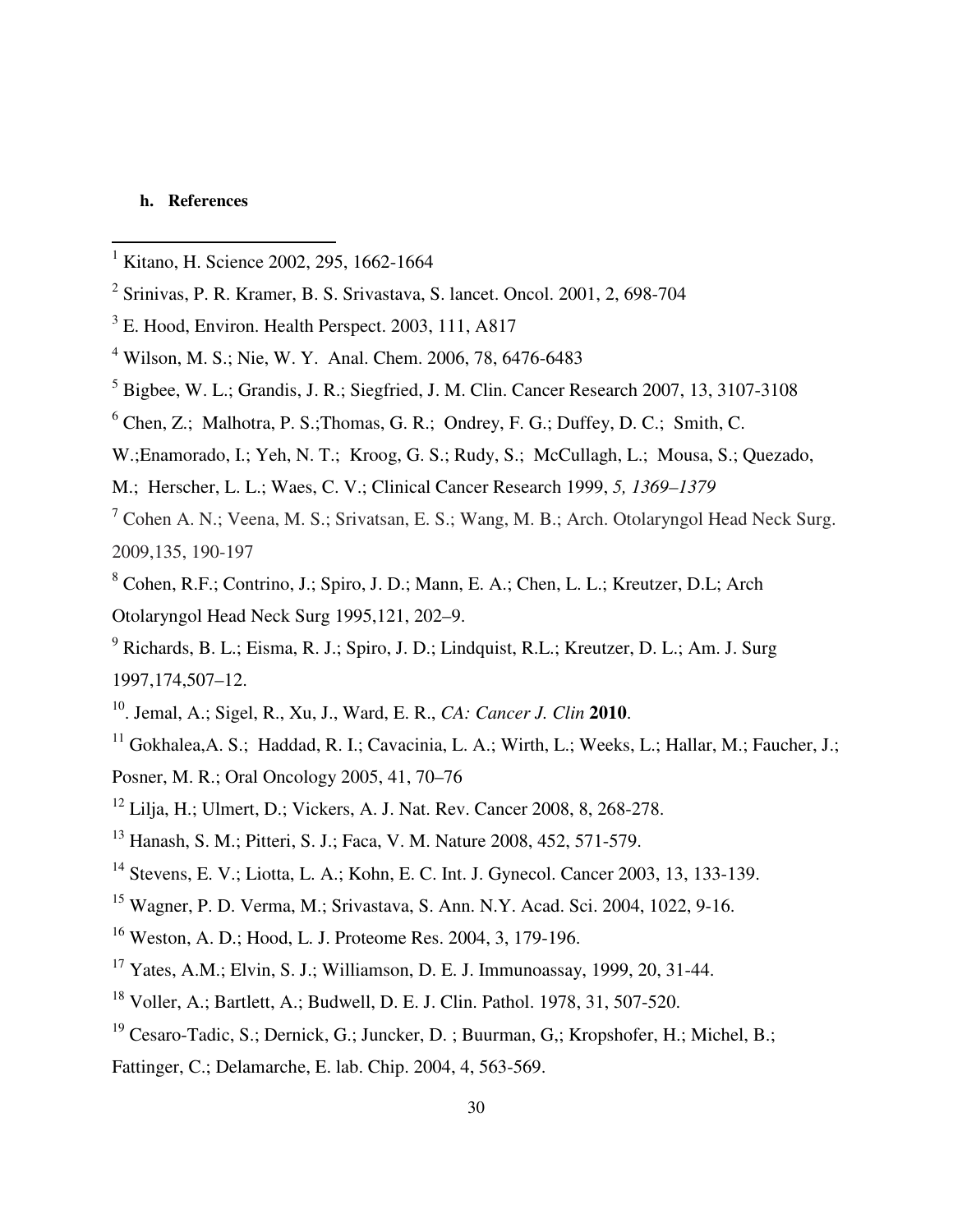<sup>20</sup> Matsuya, T.; Tashiro, S.; Hoshino, N.; Shibata, n. Nagasaki, Y.; Kataoka, K. Anal. Chem.. 2003, 75, 6124-6132.

- <sup>21</sup> Kurita, R.; Yokota, Y.; Sato, Y.; Mizutani, F.; Niwa, O. *Anal. Chem.*, 2006, 78, 5525–5531.
- <sup>22</sup> Yu, F.; Persson, B.; Lofas, S.; Knoll, W. Anal. Chem. 2004, 76, 6765.
- <sup>23</sup> Debad, J. B.; Glezer, E. N.; Leland, J. K.; Sigal, G. B.; Wholstadter, J. in Electrogenerated
- Chemiluminescence, Ed. Bard, A. J. ; Marcel Dekker, N. Y. 2004, p.359
- <sup>24</sup> Zhan, W.; Bard, A. J. *Anal. Chem.*, 2007, 79 (2), pp 459–463
- <sup>25</sup> Kurita, R.; Arai, K.; Nakamoto, K.; Kato, D.; Niwa, O. *Anal. Chem.*, 2010, 82, pp 1692–1697
- <sup>26</sup> Fu, Z.; Hao, C.; Fei, X.; Ju, H. X. J. Immuno. Methods 2006, 312, 61
- <sup>27</sup>Hu,S. H.; Zhang, S. C.; Hu, Z. C.; Xing, Z.; Zhang, X. R. Anal.Chem., 2007, 79, 923.
- <sup>28</sup> Niederkofler, E. E.; Tubbs, K. A.; Gruber, K.; Nedelkov, D.; Kiernan, U. A.; Williams, P.;
- Nelson, R. W. Anal. Chem., 2001,
- 73, 3294

 $\overline{a}$ 

- <sup>29</sup> Ishii, A.; Seno, H.; Watabe-Suzuki, K.; Kumazawa, T.; Matsushima, H.; Suzuki, O.;
- Katsumata, Y. Anal. Chem., 2000, 72, 404.
- $30$  Niemeyer, C. M.; Adler, M.; Wacker, R. Nature Protocols 2007, 2, 1918 1930.
- <sup>31</sup> (a) Zhang, H.; Zhao, Q.; Li, X. F.; Le, X. C. *Analyst* **2007**, *132*, 724–737. (b) Patolsky, F.;
- Zheng, G.; Lieber, C. M. *Anal. Chem.* **2006**, *78*, 4260–4269.
- <sup>32</sup> Kim, S. N.; Rusling, J. F.; Papadimitrakopoulos, F. *Adv. Mater.* **2007**, *19*, 3214–3228.
- <sup>33</sup> Wang, J. *Electroanalysis* **2007**, *19*, 769–776.
- <sup>34</sup> Lee, H. J.; Wark, A.; Corn, R. M. *Analyst* **2008**, *133*, 975–983.
- <sup>35</sup> Munge, B. S.; Krause, C. E.; Malhotra, R.; Patel, V.; Gutkind, J. S.; Rusling, J. F.
- Electrochem. Commun., 2009, 11, 1009.
- <sup>36</sup> Mani, V.; Chikkaveeraiah, B. V.; Patel, V.; Gutkind, J. S. Rusling, J. S. *ACS Nano*, **2009**, *3* (3), pp 585–594
- $37$  Malhotra, R.; Patel, V.; Vaque, P. J.; Gutkind, J. S.; Rusling, J. F. Anal. Chem. 2010, 82, 3118-3123.
- <sup>38</sup> Yu, X.; Munge, B.; Patel,V.; Jensen, G.; Bhirde, A.; Gong, J. D.; Kim, S. N.; Gillespie, J.; Gutkind, J. S.; Papadimitrakopoulos, F.; Rusling, J. F. J. Am. Chem. Soc., 2006, 128, 11199.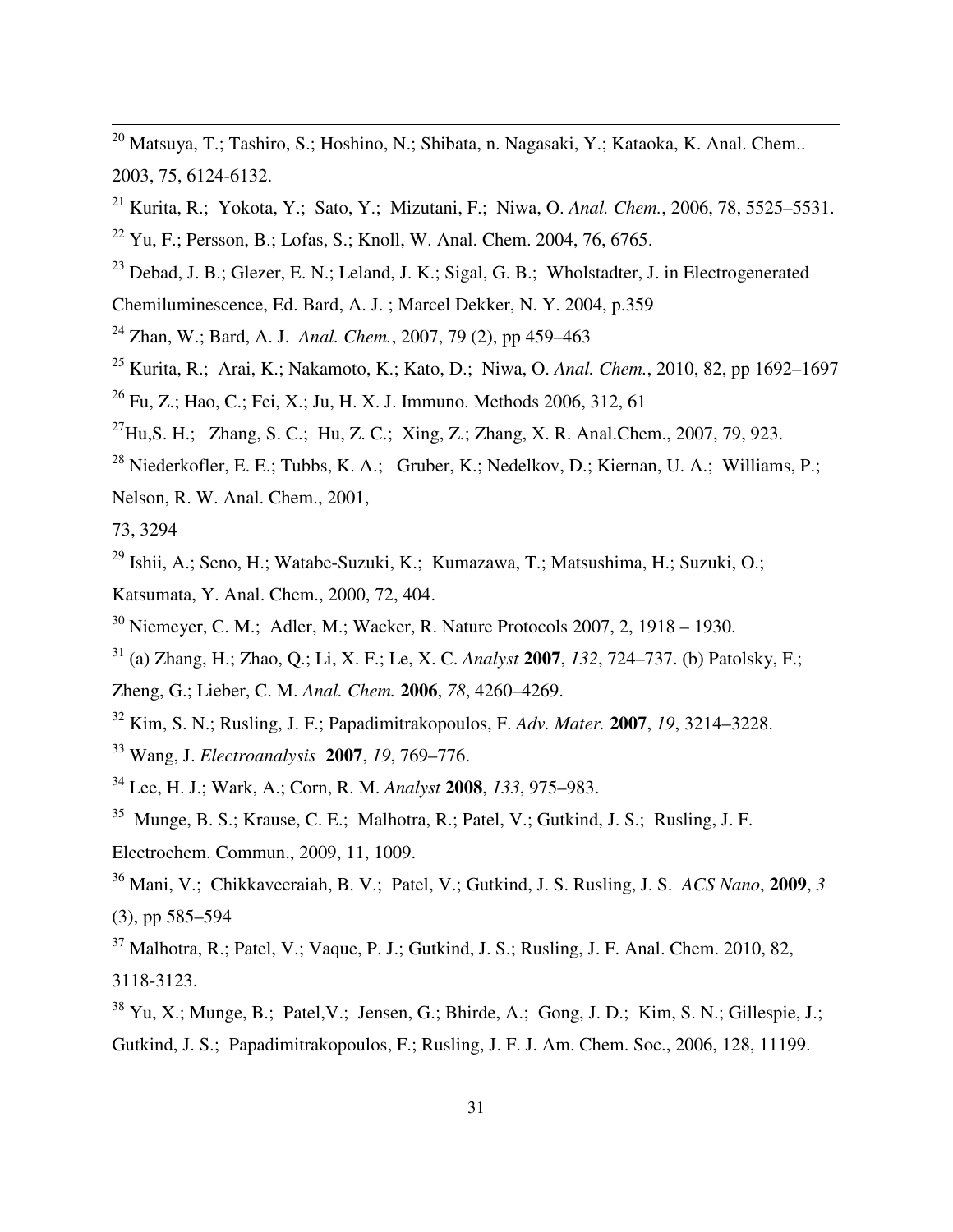<sup>39</sup> Munge, B. S.; Fisher, J.; Millord, L. N.; Krause, C. E.;Dowd, R. S.; Rusling, J. F. Analyst, 2010, 135, 1345–1350.

<sup>40</sup> Mani, V. Bhaskara V. Chikkaveeraiah, B. V., Patel, V., Gutkind, J. S., Rusling, J. F. *ACS Nano*, **2009**, *3* , 585–594.

<sup>41</sup> Wilson, D. S.; Nock, S. *Angew. Chem., Int. Ed*. **2003**, *42*, 494-500.

<sup>42</sup> Ward, A. M.; Catto, J. W. F.; Hamdy, F. C. *Ann. Clin. Biochem*. **2001**, *38*,

633-651.

 $\overline{a}$ 

<sup>43</sup> T. Hoshi, J. Anzai, T. Osa, *Anal. Chem*. 1995, **64**, 770.

- <sup>44</sup> H. Matsuda, H. Tanaka, B. L. Blas, J. S. Nosenas, T. Tokawa, S. Ohsawa, *Jpn. J Exp Med*., 1984, 54*,* 131.
- <sup>45</sup> G. C. Jensen, X. Yu, J. D. Gong, B. Munge, A. Bhirde, S. N. Kim, F. Papadimitrakopoulos, J. F. Rusling, *J. Nanosci. Nanotech.* 2009, **9**, 249.

<sup>46</sup> http://www.rndsystems.com/pdf/dy2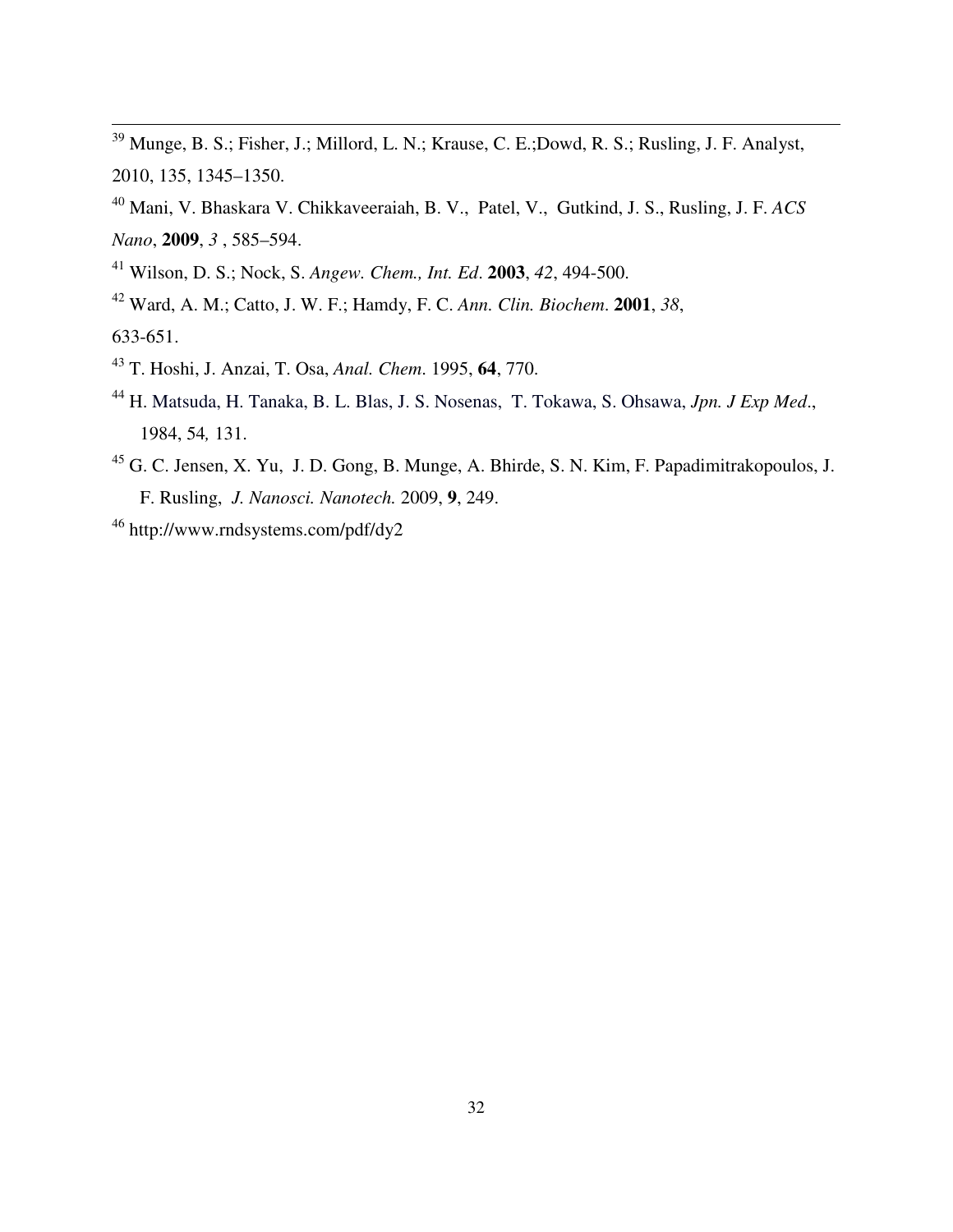Chapter 3

## Current Ways of Addressing Head/Neck Squamous Cell Carcinoma

#### **a. Communication**

Cancer in general is a disease that almost every family in the world has to overcome at some point in time. Increased awareness over the past few decades has shown a more accurate number of how many people really suffer from all different kinds of cancer. With head and neck squamous cell carcinoma affecting nearly 37,000 people a year,<sup>1</sup> awareness is absolutely essential. Unfortunately, in most cases, the diagnosis of this disease is delayed because it relies on the patient presenting his/her concerns to the doctor and physical examination with biopsy confirmation<sup>2</sup>. Thus, the majority of patients with head and neck cancer are not diagnosed until the cancer mass has become life-threatening.<sup>3</sup>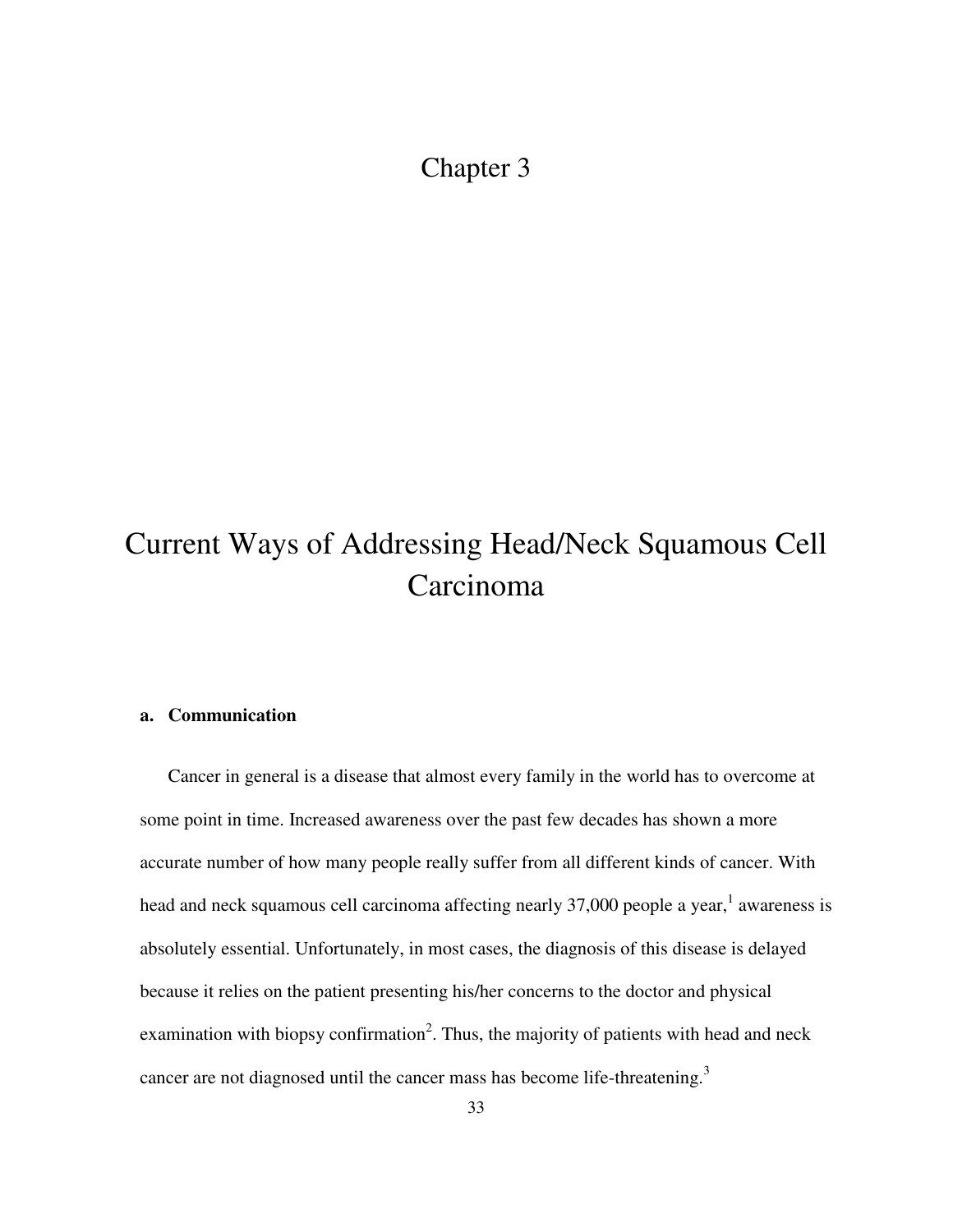Due to such late diagnoses, the survival rate has not shown appreciable change in decades. Five-year survival data reveal overall disease specific survival rates of less than 60%, although those who do survive often endure major functional, cosmetic, and psychological burden due to dysfunction of the ability to speak, swallow, breathe, and chew.  $3$  Such devastating statistics has made it very much the will of a huge sector of Americans to change the course of cancer.<sup>4</sup>

Easily, the most important aspect of cancer research is the communication between the researchers and policymakers. While laboratory workers find promising and successful results of early detection, they must get these results into the hands of doctors and nurses who can accurately update treatment and early testing/screening. If these communication lines were not available, the research done would simply be useless since it would not be implemented in treating patients and treatment plans. Thus, effective communications and networks are the keys to making this vision a reality. In depth discussions must be had with purchasers, doctors and nurses, and others involved with cancer services within hospitals or the community across the region. <sup>5</sup>

The success of communications has been achieved by engaging the business, government, and scientific communities as partners in advocacy.<sup>6</sup> Once results are obtained and are ready to be made public, political action must be taken in order to implement the findings as soon as possible. By working together for legislative, regulatory, and funding changes, cancer advocates seek to achieve benefits, such as heightened screening, improved treatment, increased clinical trial enrollment, and rapid translation of research findings.  $^6$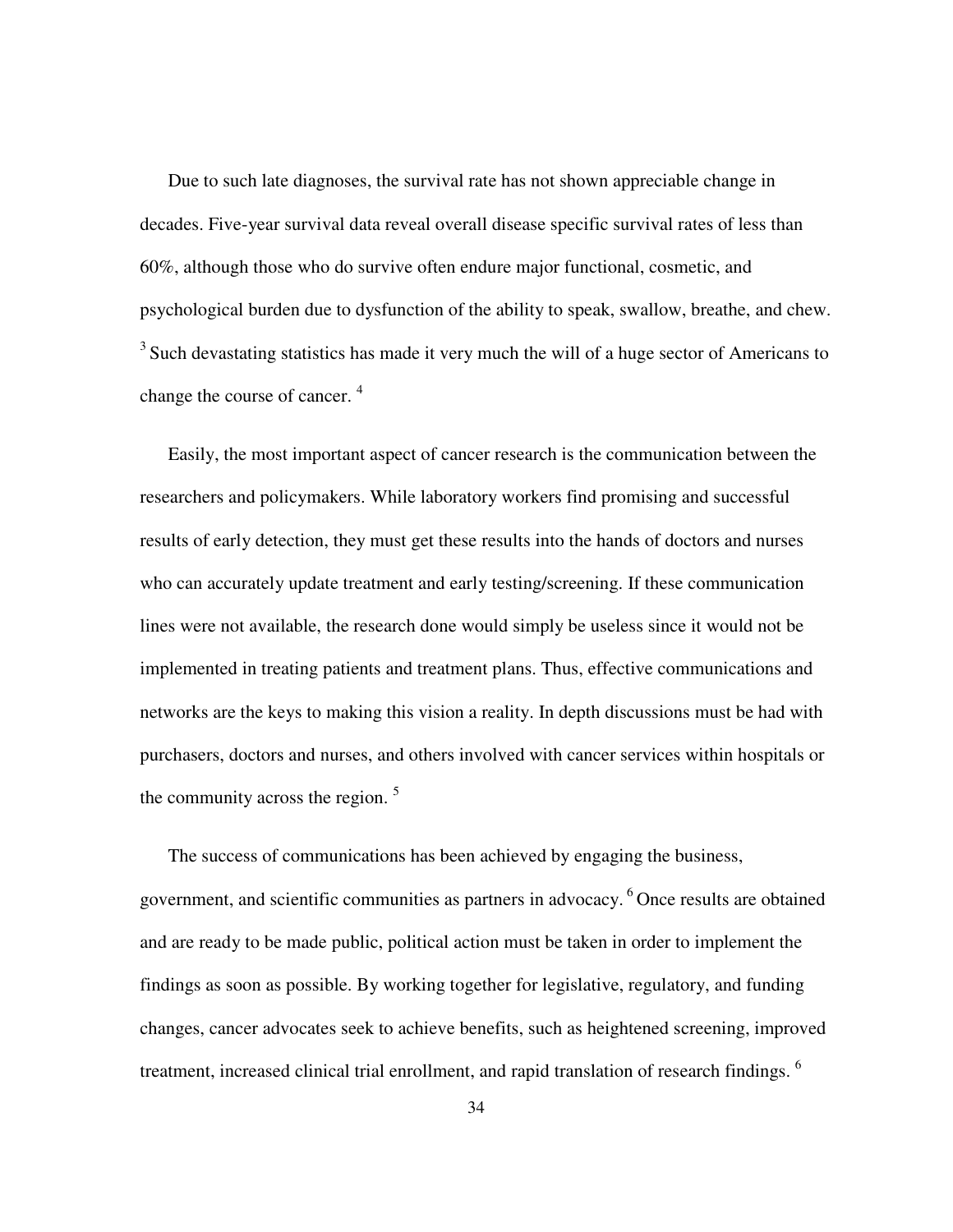For example, the communications between the scientific world and the political world proved successful in the 80's and 90's when the Mammography Quality Standards Act was passed for expansion of the Breast and Cervical Cancer Early Detection Program, and there were extensive increases in federal funding for the National Cancer Institute.  $6\text{ The near}$ constant updates of the scientific research must be told to the policy makers in order to immediately put the results into action. The policy makers can also decide where increased funding gets distributed to in order to be the most effective. As shown, these lines of communication have proved important and useful in the past, and will continue to be the key to early screening and detection.

#### **b. Costs**

Squamous cell carcinoma of the oral cavity and pharynx accounts for over 37,000 cases per year in the United States with about 8,000 deaths per year. <sup>7</sup>Thus, it has become the sixth most common cancer in the world. This fact along with its late diagnosis, treating a case of this cancer can cost an upwards of \$250,000.  $8$  Care and treatment for cancer has nearly doubled over the past twenty years, going from \$96.1 billion in 1990 to \$189.8 billion is  $2004.<sup>8</sup>$ 

As discussed earlier, the purpose of this research is to be able to detect whether a person is predisposed and/or at a higher risk of getting head and neck cancer. The National Cancer Institute (NCI) and others are now funding major initiatives to identify cancer at its earliest and most curable stage, for example, by basic research in identifying serum biomarkers indicating that an early cancer is developing. <sup>9</sup> Detecting cancer at such an early stage will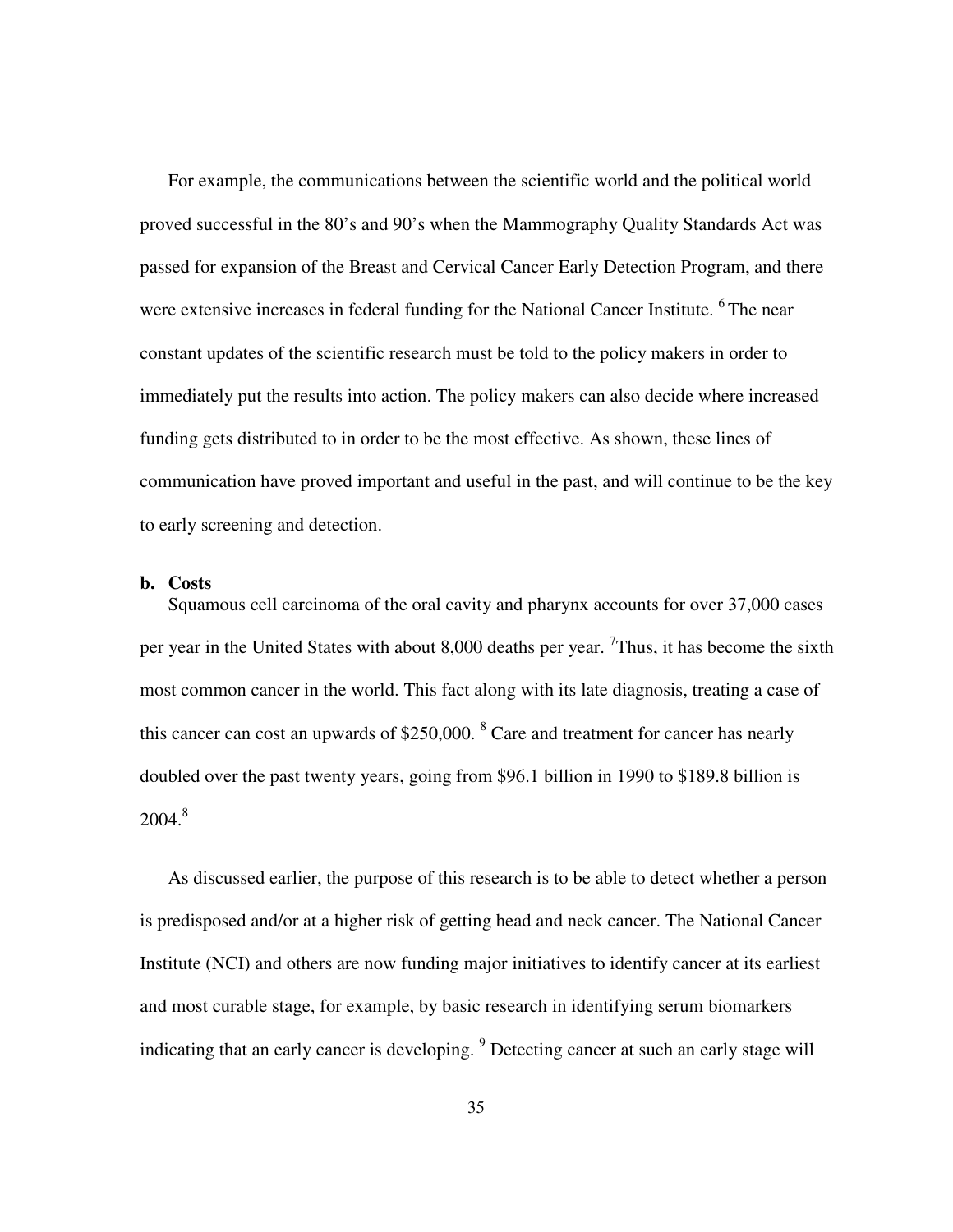diminish the need for extremely expensive treatments. The cancer can and will be monitored closely by the patient's doctor, and thus it will never fully develop since they will be able to properly care for it before it becomes life-threatening. As a large scale result, costs for cancer will decrease as fewer people need extensive treatment.

By knowing what biomarkers are already present in a person's blood, one may be more cautious of his/her actions since 75% of these cancers are related to alcohol and tobacco use.  $10$  People will also be more aware of the need for screening more often so that the tumors are caught at an early stage. Screening for oral, head and neck cancer can be easily completed in less than 5 minutes, and people should know the importance of this process, especially those who are predisposed to this form of cancer. <sup>10</sup>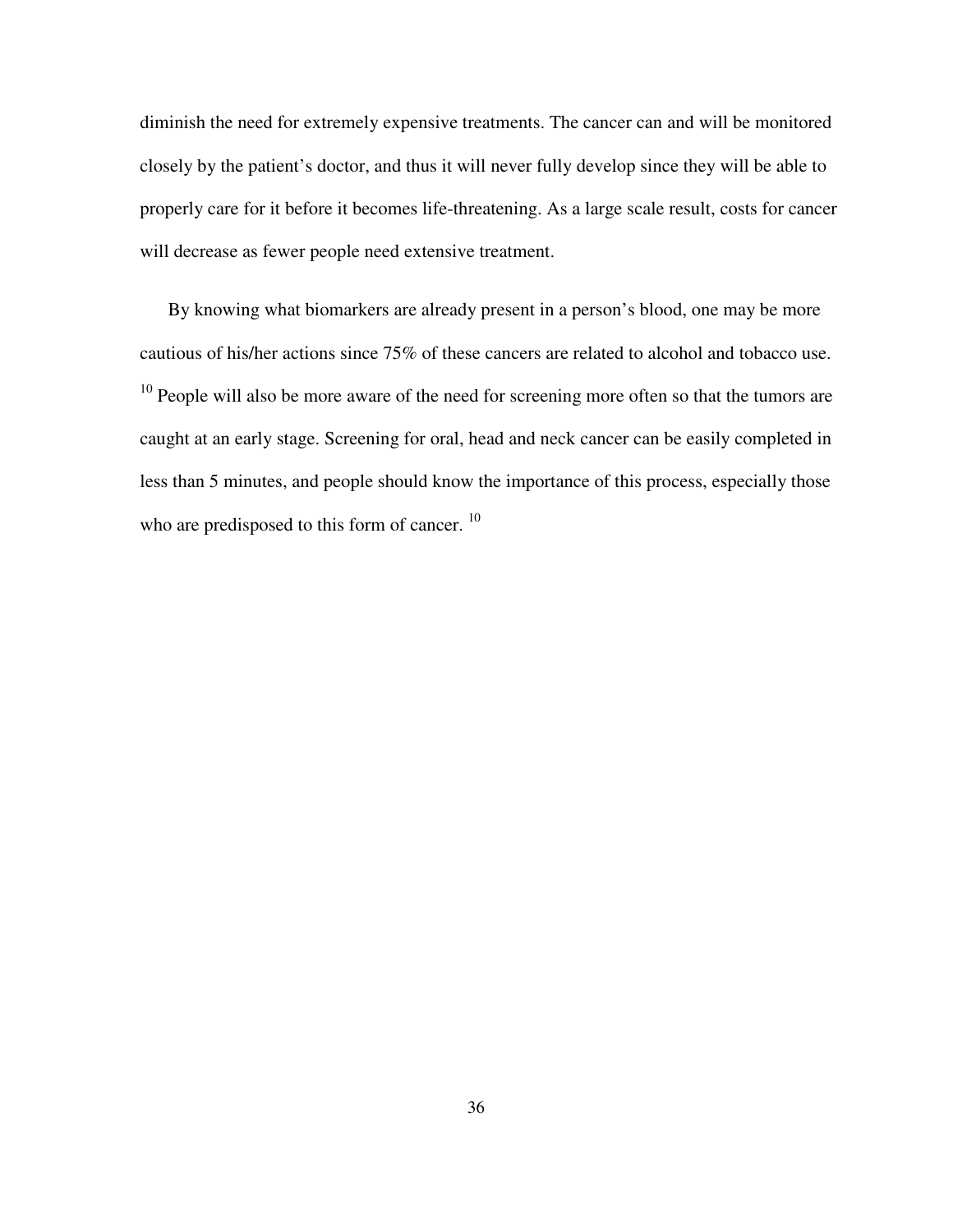#### **c. References**

 $\overline{a}$ 

1 Jemal, Ahmedin, Sigel, Rebecca, Xu, Jiaquan, Ward, Elizabeth. Rebecca. *CA Cancer J Clin* **2010** 

<sup>2</sup> *Cancer Screening Protocols*, **2010**, http://oralcancerfoundation.org

- $3$  Rachel M. Ostroff, R. M., Bigbee, W. L., Franklin, W., Gold, L., Mehan, M., Miller, Y. E.,
- Pass, H. I., Rom, W. N., Siegfried, J. M., Stewart, A., Walker, J. J., Weissfeld, J. L., Williams,
- S., Zichi, D., Brody, E. N. *PLoS ONE*, **2010**, 5, 1 10
- $4$  Braun, S., The Breast Journal, 2003, 101 103
- $<sup>5</sup>$  Ramsey, S., Prespective: Future Elderly, 2005, 101 104</sup>
- $6$  Braun, S., The Breast Journal, 2003, 101 103
- <sup>7</sup> *Cancer Screening Protocols*, **2010**, http://oralcancerfoundation.org
- <sup>8</sup> Borzo, G., Ligen, M., Testing Tools that Detect Head/Neck Cancer, 2010,

http://arrafunding.uchicago.edu

- $9^9$  Ramsey, S., Prespective: Future Elderly, 2005, 101 104
- <sup>10</sup> *Cancer Screening Protocols*, **2010**, http://oralcancerfoundation.org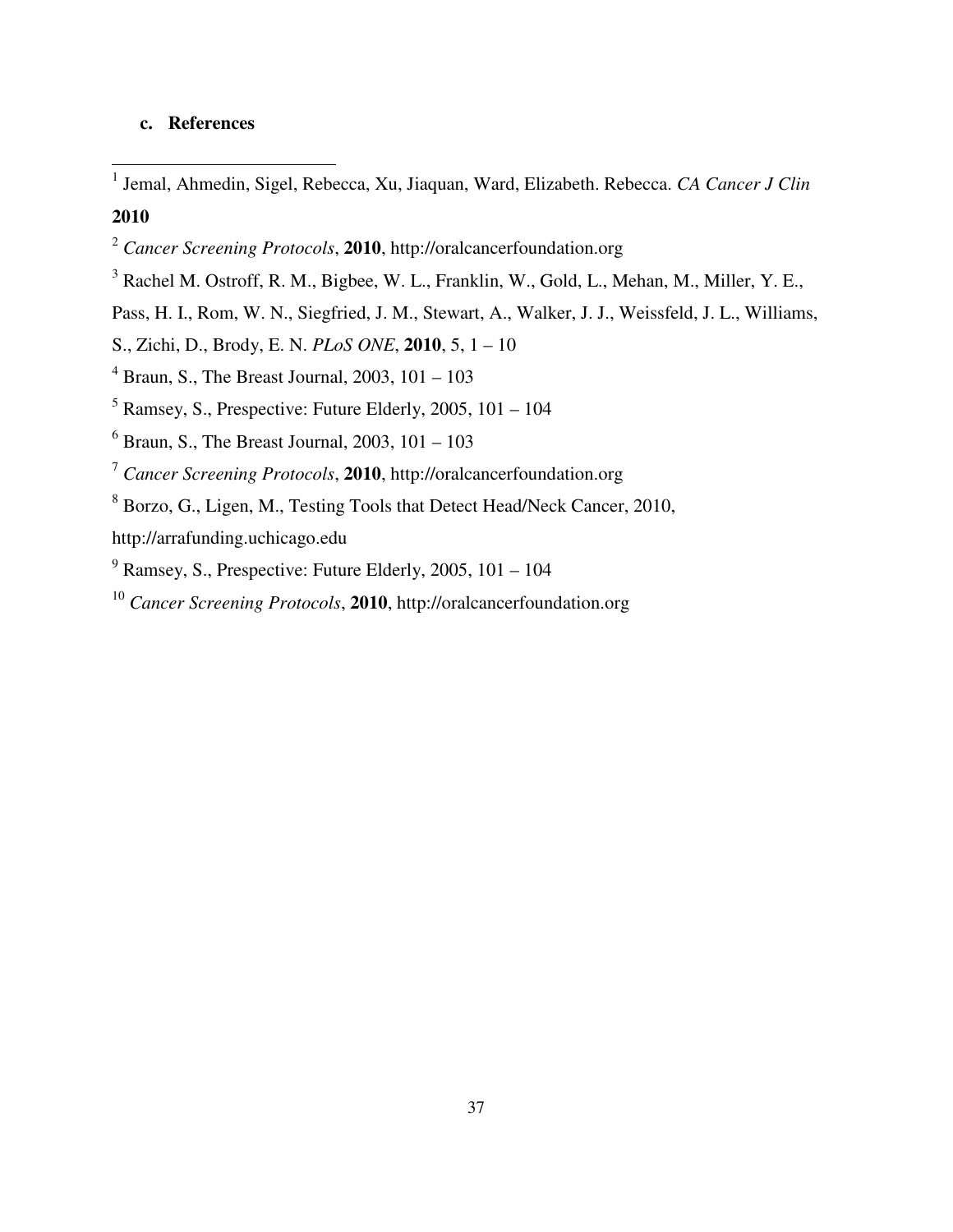### Chapter 4

## Improvements in Public Cancer Education

#### **a. Education/Advocacy**

"Knowledge is an important precursor to behavior change."<sup>1</sup> Education of cancer and the risks that can cause cancer is the first step to being able to cure cancer. Although scientists have made break-through discoveries about the risks that certain health choices have of getting cancer, those who are uneducated will not benefit. The importance of educating the public properly is key, and making sure that knowledge stays with them plays a crucial role.

In 2005 alone, nearly 1.7 million Americans were diagnosed with cancer. Of those, 1,500 would die per day. To make matters worse, it is estimated that 50%, if not more, of all cancer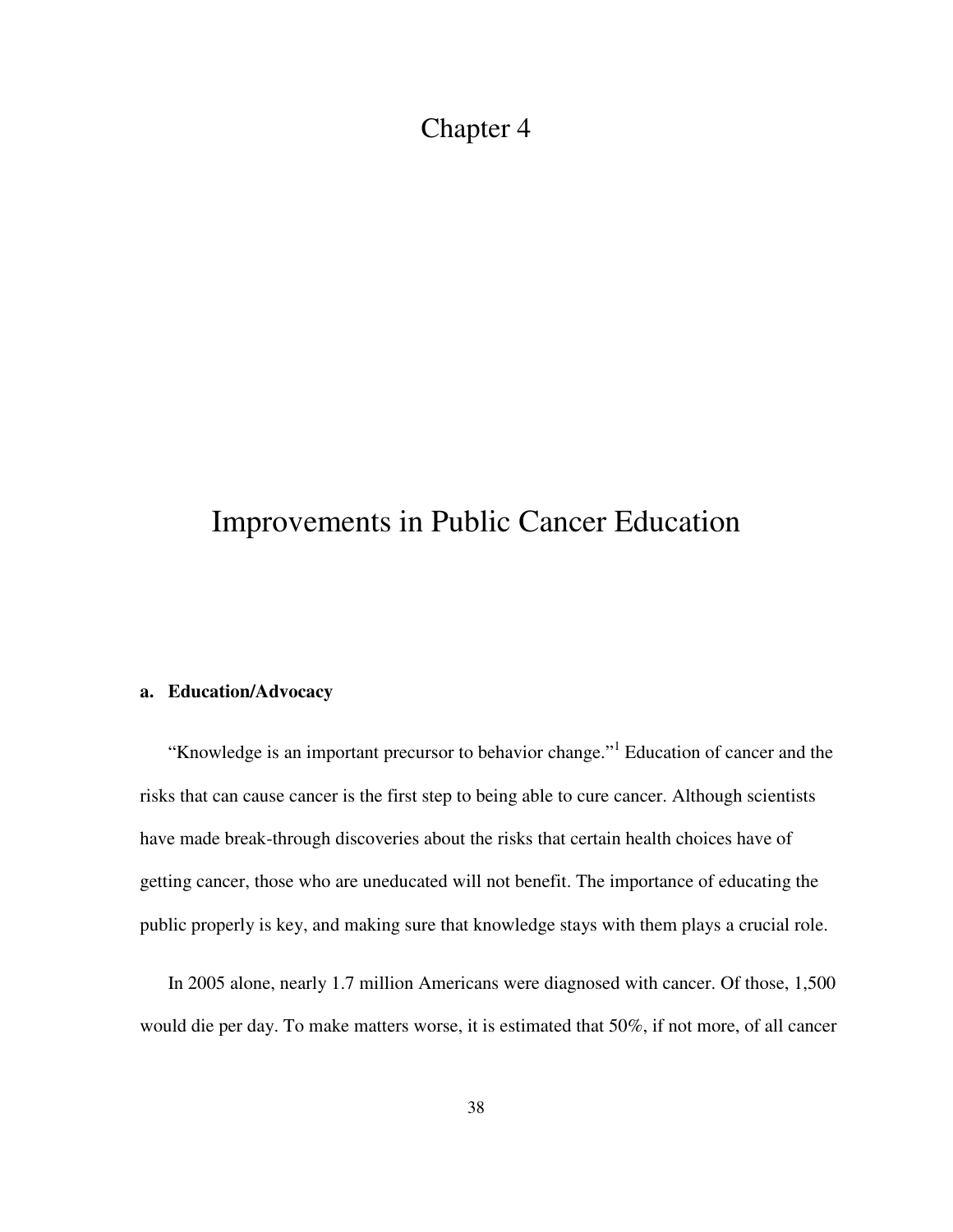would be preventable if individuals chose to live more healthy lifestyles.<sup>1</sup> Such choices include diet, exercise, smoking tobacco, and drinking alcohol.

The easiest way to inform the public about what they should know about modifiable cancer risks is by the media. "We should assume that cancer knowledge about topics receiving prominent coverage should be more easily retrieved from memory than those covered less frequently."<sup>1</sup> Health Information National Trends Survey (HINTS) conducted a survey of Americans asking if they reported paying attention to health information in the newspapers. Of 3,784 people surveyed, 51% and 58.8% recalled risks of food/diet and smoking, respectively. On the other hand, only 25%, 9% and 11% recalled information on exercise, avoiding sun/sunscreen, and alcohol, respectively.<sup>1</sup>

Such results show which cancer risks are most closely watched by Americans - smoking. In the past, studies have shown that news coverage has been associated with decreases in the amount of people who smoke.<sup>1</sup> The National Cancer Institute's (NCI) Office of Cancer Communications ran the same study in two different years to analyze cancer news coverage. The first was done in 1977and the second in 1980. In both years, cancer news focused on cancer causes, celebrities with cancer, and treatment. The coverage on prevention went up from  $1\%$  in 1977 to  $3\%$  in 1980, and the discussion of risks went up from  $20\%$  to  $50\%$  as well. However, modifiable risk factors were rarely discussed in either year.<sup>1</sup>

Among these modifiable cancer risks, smoking is the leading cause of preventable death in the United States. Smoking itself accounts for  $30\%$  of all cancer deaths.<sup>2</sup> The health risks of smoking became public in 1964 with the first surgeon general's report on smoking and health. A group of over 150 consultants and 7,000 scientific articles were examined over a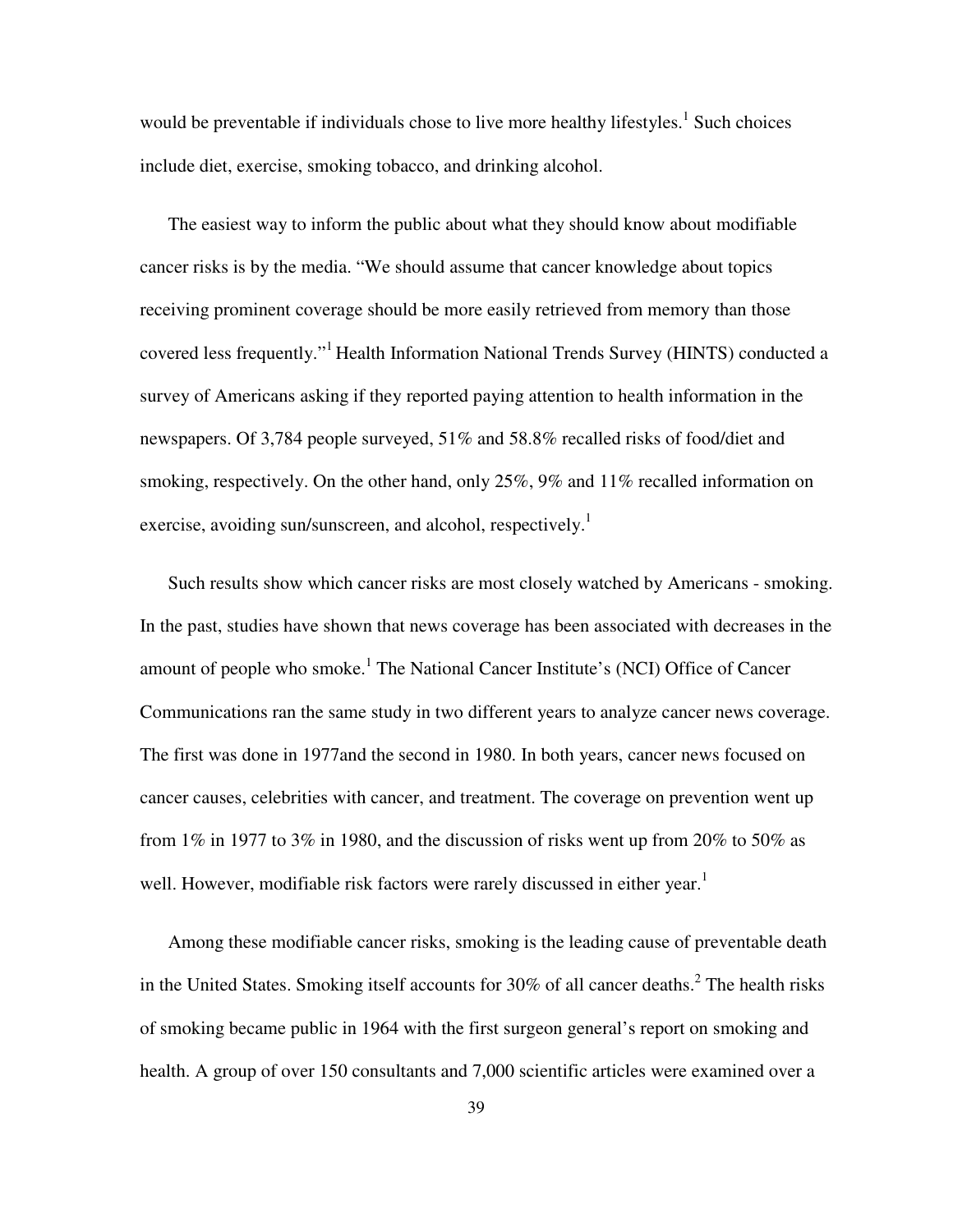period of two years, resulting in the first public statement on the risks of smoking in relation to cancer. By 1970, labels were made for every pack of cigarettes warning people of the health risks.<sup>3</sup> Since this breakthrough, America has become much more aware of the dangers of smoking. However, "research suggests that knowledge perceptions of associated risks of tobacco use may not be evenly distributed in the population."<sup>2</sup>

According to a study done by Health Information National Trends Survey (HINTS) in 2003, the highest percentage of people who currently smoke was in the southeastern part of the United States and up into Wisconsin, Minnesota, and North Dakota. A corresponding study was done with the question, does smoking increase chances of cancer? The lowest percentage of people who believed the smoking made them at a higher risk for getting cancer were in nearly all the regions where smoking rates were highest. These graphs give some insight into where the media is failing to properly educate the public.<sup>2</sup>

Another study was done in 2005 complimenting the previous results. The cancer mortality rates of each state were calculated and separated into categories: white males, black males, white females, and black females. Within the top ten states listed in each category as having the highest mortality rates for cancer, at least five of the states with the highest smoking rates from the previous study were listed. This information shows that not only is smoking increased where education and media is decreased, but the mortality rates are also increased.<sup>4</sup>

The importance of educating the public on the risks that they can change themselves is extraordinarily important. Reducing one's own risks allows him or her to take control of life. Being aware of what effects certain choices have on the body is the first step to making such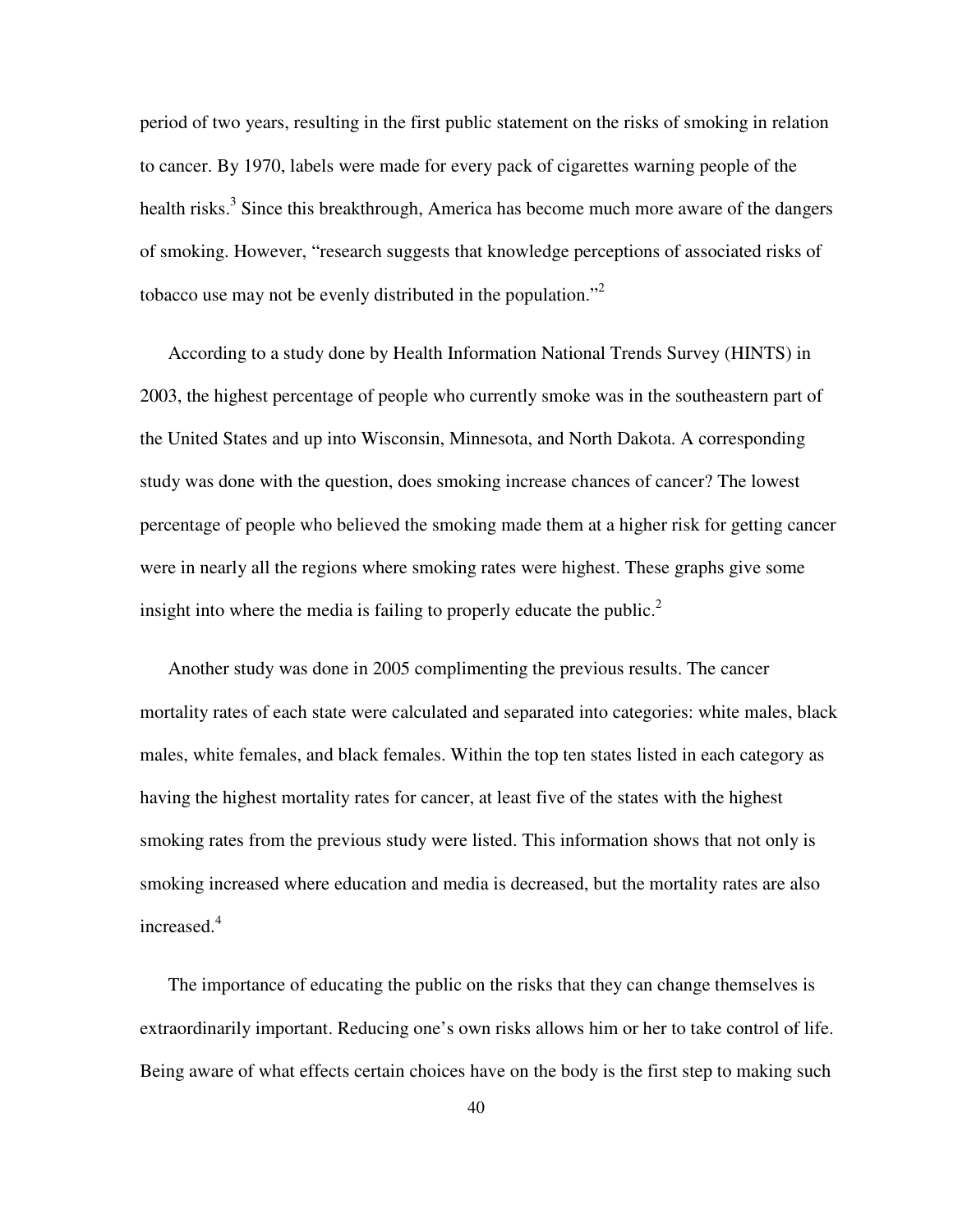decisions. It has been proven that "low levels of scientific literacy generally impair the public's ability to accurately understand and apply scientific concepts or issues to their own lives."<sup>5</sup> Thus, such concepts as modifiable preventions must be in the mainstream for the public to learn in order to change their lives. "Because what people learn is partly a function of available information, it is important to ascertain the extent to which the news media discuss cancer prevention."<sup>4</sup>

#### **b. Legislation**

Legislation is what makes the dream of laboratory workers a possible reality. They are the ones who create the laws regarding cancer screening and coverage. These laws prove the necessity for screening as a direct result of the lab data. Thus, the current communication being implemented in terms of cancer research needs to be directed particularly toward legislation so that the laws can be made in the most efficient time.

Coverage for cancer screening is not mandated in all states of the United States. A study was done in 2000 to "determine the prevalence and nature of state coverage mandates for cancer screenings."<sup>6</sup> In order to do so, researchers contacted the insurance departments of the 50 US states, Washington DC, and Puerto Rico. They asked for copies of the state codes that mandated coverage for a variety of cancers by private insurers.<sup>6</sup>

The results stated that "forty-three states and the District of Columbia currently mandate coverage of cancer screening. Breast cancer–screening coverage was most frequently mandated  $(n = 44)$ , followed by cervical  $(n = 22)$ , prostate  $(n = 18)$ , and colorectal cancer screening  $(n = 1)$ . Of 85 mandates in place, 57 have been passed since 1990. State mandates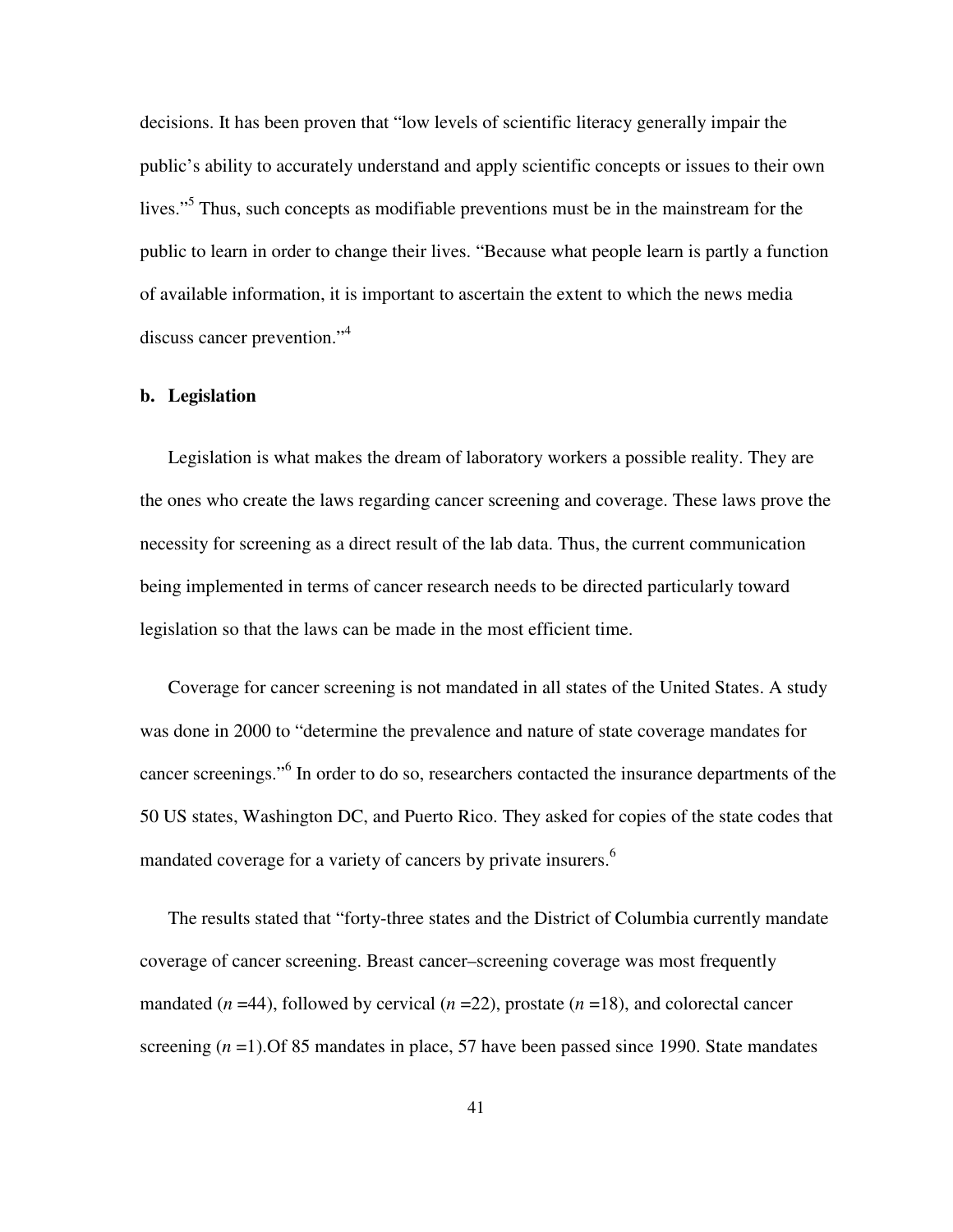for insurer coverage of cancer screening are common and increasing."<sup>5</sup> However, they are not mandatory in every state, and they do not cover every cancer.

In an ideal situation, all states would have cancer screening coverage so that every person can get screened for all types of cancer. This would directly result in fewer extreme cases of cancer, and thus spending would decrease. The amount of people paying for extensive treatment would also decrease, and, as a long term result, the US would be saving money on treatment programs. The research done throughout this thesis shows why screening for head and neck cancer in particular should be mandatory. The amount of money that would be saved for both the patient and the state would be tremendous, as no extensive care would be necessary.

In a long-term situation, it must be made mandatory that all patients are covered for early detection screening. This would ultimately lead to the cure for cancer. If every person had the ability to be screened for what is naturally in their body, along with the education necessary, they will be able to properly care for themselves and make wise decisions regarding their own health. Although these outcomes seem far off and quite costly as of now, the long-term savings would be huge, and cancer could slowly diminish.

#### **c. Aging Society**

The legislation that is current now makes it extremely difficult to decrease spending. In light of an aging society, the problem of treating cancer involves "rapid increase of US spending, greater use of screening services, and new treatments that come with a very high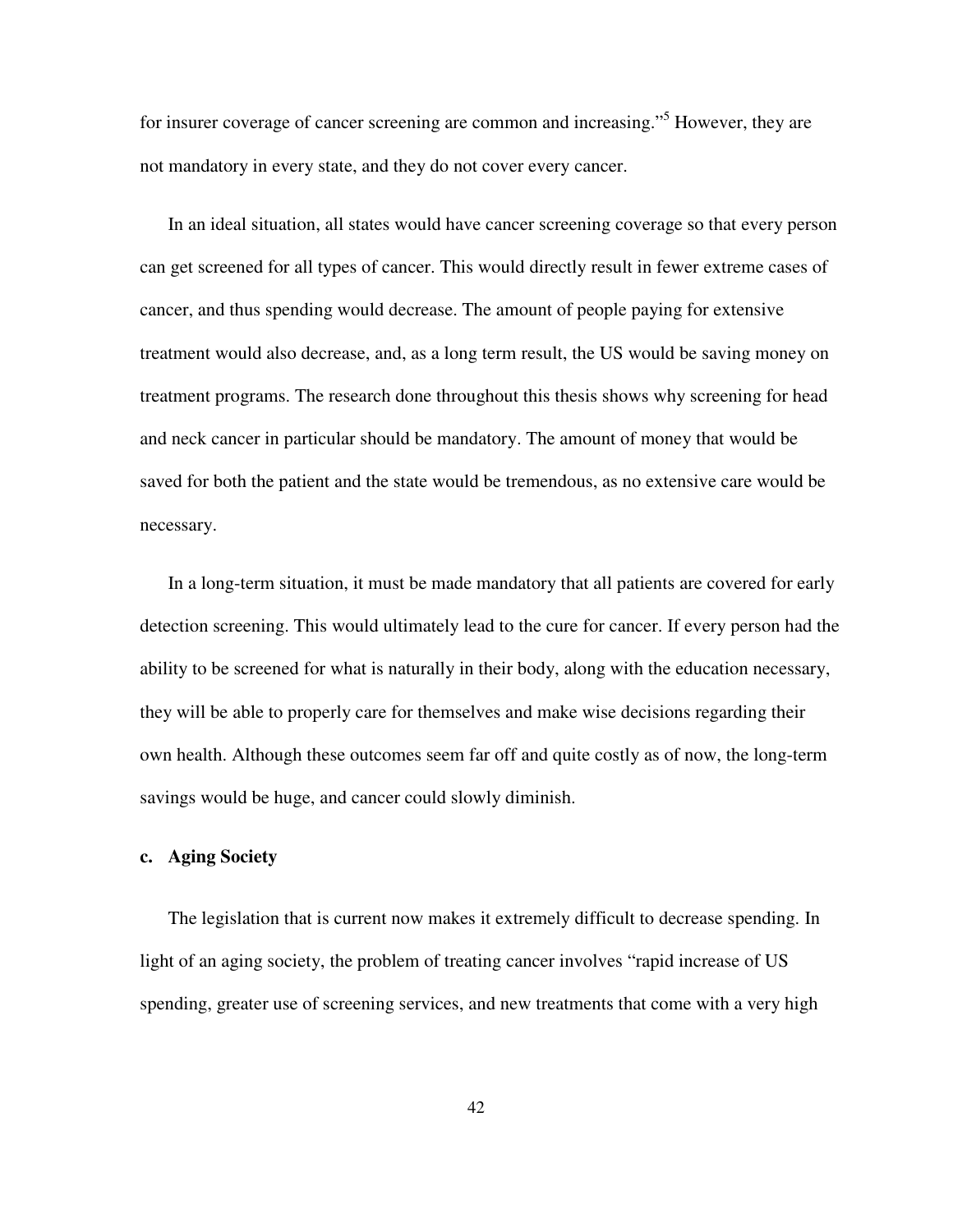price tag."<sup>7</sup> The present society is getting very used to new technology and relying on it completely. However, with this comes money, and that leads to an increase in spending.

"Cancer is getting much more expensive to treat. One well-known reason is that most "breakthroughs" come with a very high price. Several recently approved chemotherapy agents for cancer come with price tags that are 300-500% higher than the costs of traditional treatments."<sup>6</sup> These statistics show how the aging society is hurting the possibility of curing cancer. The higher the price, the fewer people would realistically be able to afford such treatments. Therefore, the amount of people suffering from extreme, life-threatening cases of cancer would increase, and the amount being cured would decrease.

This problem of an aging society directly portrays the need for education, advocacy, and proper legislation. Without these key factors, people will never be able to properly care for themselves because they will be uninformed, and they will also not be able to afford the new detection screening that will be made available. While it is true there will be a sudden increase in spending to provide all of this, the long-term money savings will be tremendous.